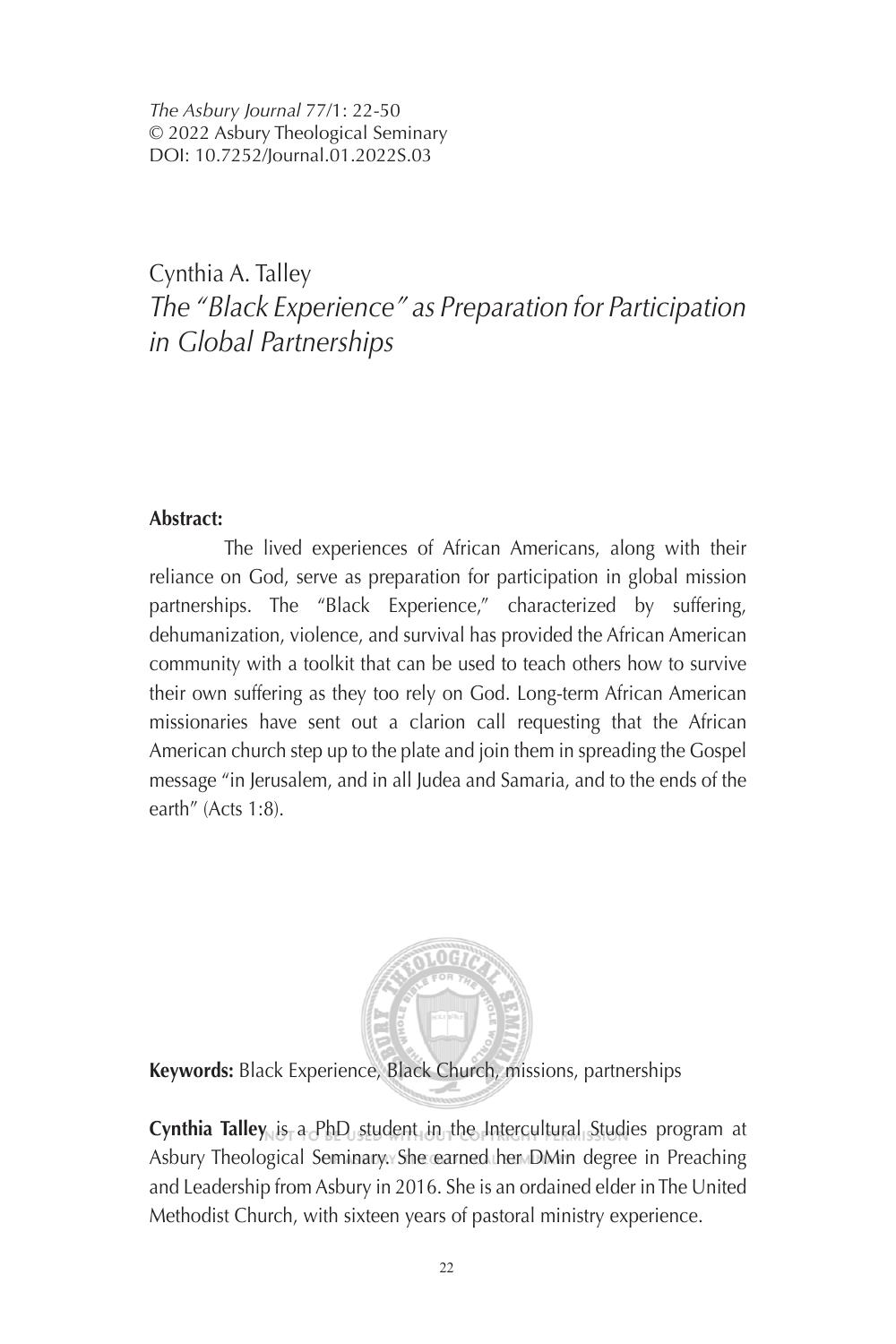#### **Introduction**

From the time Africans were brought across the Atlantic to America against their wishes, Black<sup>1</sup> people have been discriminated against simply because of the color of their skin. The "Black Experience" in America has been characterized by racial prejudice, dehumanization, oppression, inequality, exclusion, and violence perpetrated by the dominant White culture. The experiences of many Black people in the twenty-first century that hinder them from flourishing and living in shalom can be traced back to the institution of slavery. Socially constructed notions of race have been used to disenfranchise and marginalize, causing Africans and African Americans to experience life in a way that is uniquely different from every other people group on the continent (Priest 2007: 71).

In spite of the cruel and inhumane treatment they have endured, Black people not only learned to survive but also learned to thrive in the midst of suffering. Fundamental to their success has been faith in God and the central role of the "Black Church" (Wilmore 1998: 253-254). Because of their lived experiences, African Americans can relate to disenfranchised and marginalized people groups in other parts of the world in a way that White Americans cannot.

Interestingly, African American missionaries are few in number. A recurring theme among missionaries who have traveled the world has been "tell them [African Americans] to come" (Sutherland 2004: 500). While African Americans were more involved in global missions in the nineteenth century, factors such as colonization, the needs of African Americans at home during the Jim Crow era, and an ensuing lack of exposure to the ministry of global missions contributed to the markedly reduced participation of African Americans in the twentieth and twenty-first centuries. Notwithstanding the aforementioned circumstances, now that the economic and social situations of African Americans have improved, though they are far from what God intends them to be, the biblical mandate in Acts 1:8 is still applicable to the African American Christian community: "be my witnesses in Jerusalem, and in all Judea and Samaria, and to the ends of the earth."2

Although many African Americans have not been exposed to global missions and missionaries to the same degree as their White counterparts, the African American experience itself has been preparation for engagement in global partnerships. Black people, through their lived experiences and reliance on God, can relate to and guide others through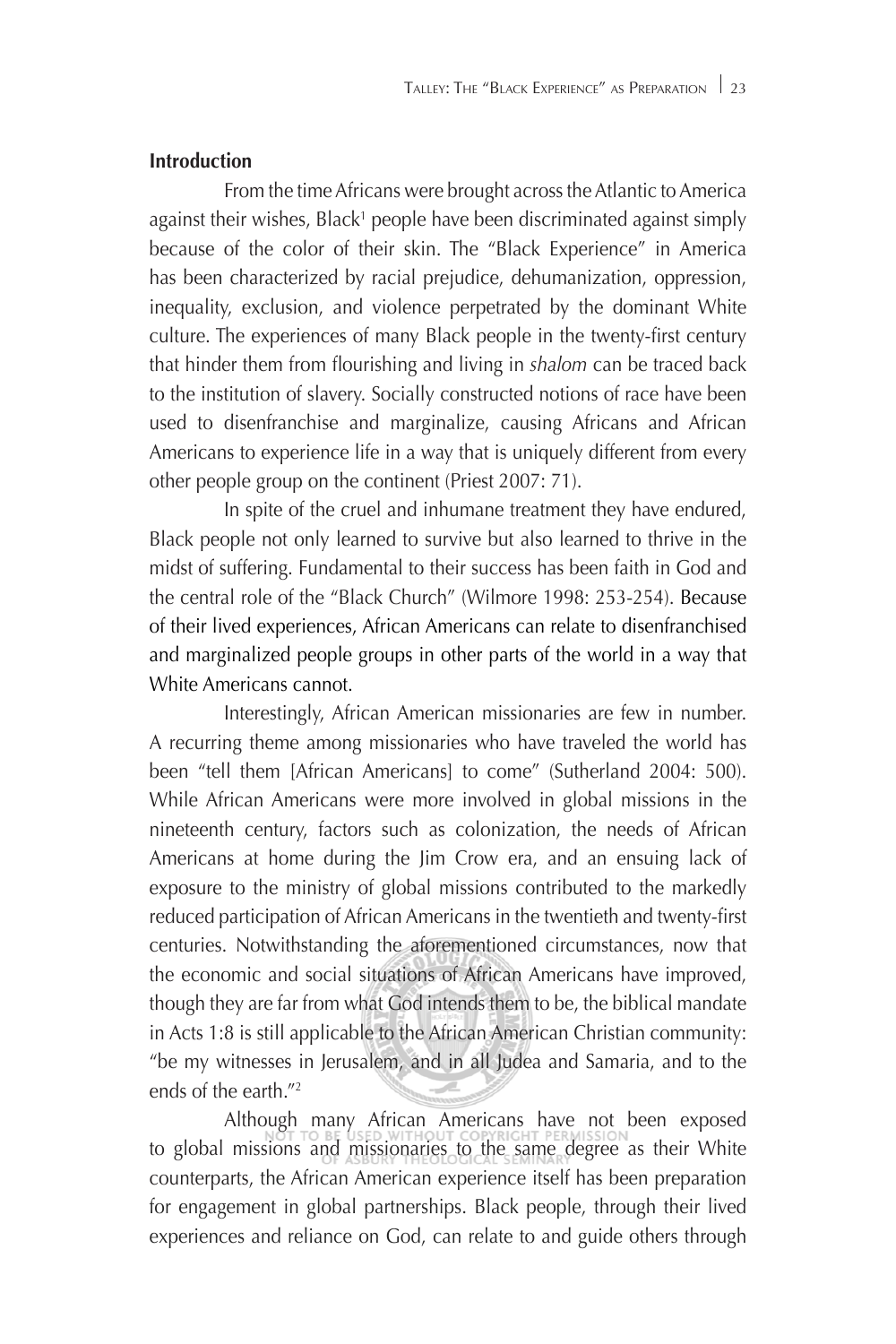their own experiences of oppression and their quest for liberation. In the following paragraphs, this paper will discuss what is meant by the "Black Experience." It will then discuss the Black Church and its involvement in community engagement. Thirdly, it will draw implications for how the lived experiences of African Americans in the United States (U.S.) is preparation for the Black Church's participation in global partnerships.

While there is much written about the Black Experience, my survey of the literature yielded few results on the relationship between the Black Experience and engagement in global partnerships. This research was born out of the current racial unrest in the U.S. and the emotional impact it has had on this African American who is called to global ministry. My own experiences as an African American, which do not begin to compare to those of my ancestors, nor do they compare to those of some of my contemporaries, have caused me to reflect on how the Black Experience prepares my people for participation in global missions.

#### **The Black Experience: The Horizontal Encounter**

While the "Black Experience" refers in one sense to the collective history of Africans and African Americans in the U.S., it is actually multivalent. Because Black people and Black culture are not a monolith, the Black Experience is defined differently by different people. What is generally agreed upon, however, is that the Black Experience is rooted in the cultural hegemony of White racist America. Drawing on the work of Black Liberation theologians, Womanist theologian Delores Williams provides a helpful framework for thinking about the Black Experience. She observes that the Black Experience was born out of racial oppression and suggests that Black Liberation theology presents the Black Experience as being holistic in nature and having four parts: the horizontal encounter, the vertical encounter, transformations of consciousness, and an epistemological process (Williams 1993: 135-136). Due to the limitations of this paper, only the horizontal and vertical encounters will be addressed. Further, because the Black Experience is such a broad topic, the confines of this paper do not allow for every aspect of the topic to be discussed. Therefore, the topics to be discussed will be limited to the Black Experience as it relates to civil rights, violence, and the wealth gap. OGICAL SEMINARY

The horizontal encounter of the Black Experience refers to interactions between Black and White groups in a sociohistorical context. Regarding these encounters Williams writes,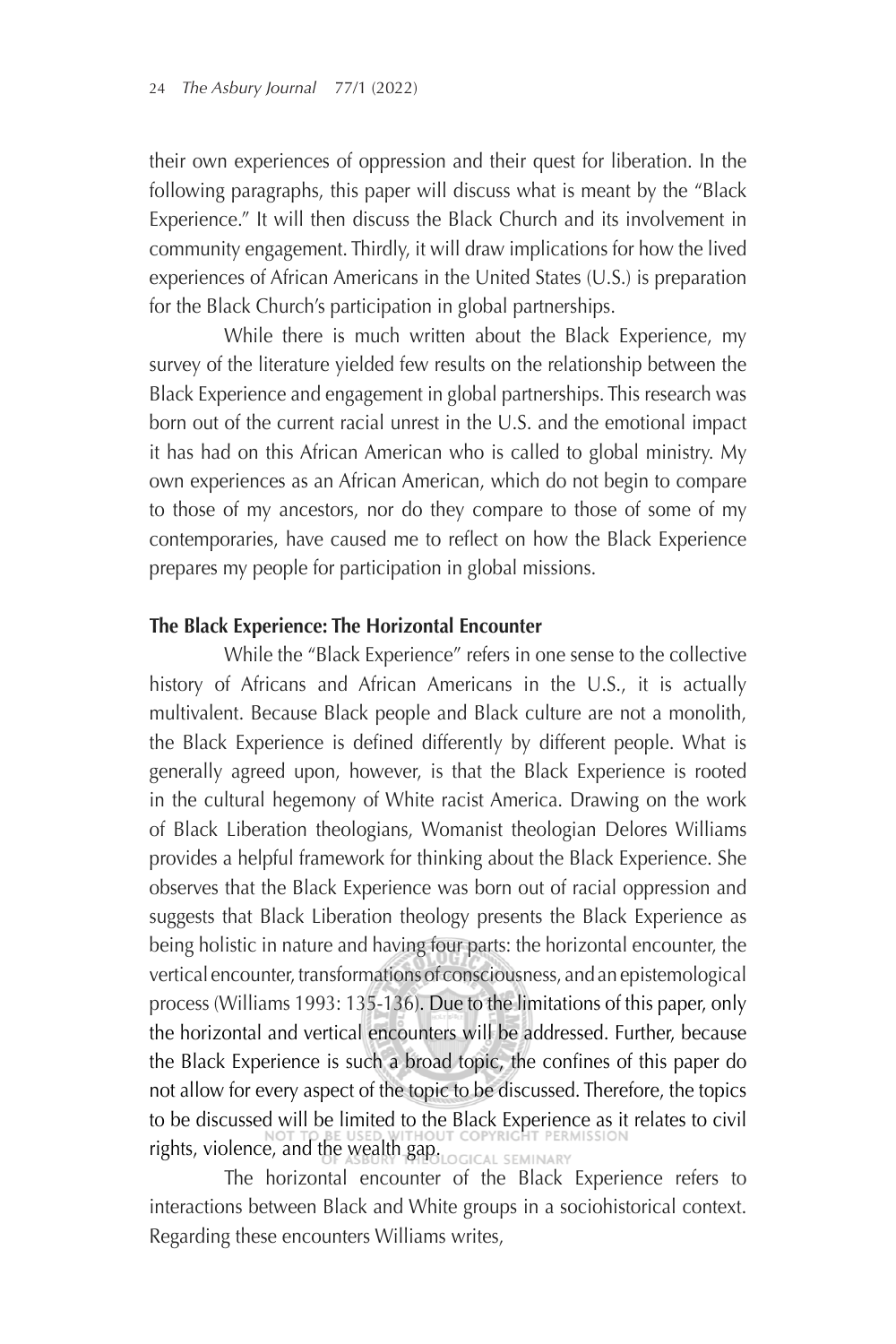The interaction results in negative and/or positive relationships and sociopolitical situations. Most often the encounter between blacks and whites is described negatively in black liberation theology. From this encounter, suffering has become a characteristic of African American life. (1993: 136)

One need only conduct a brief survey of African American history to understand why suffering is synonymous with the Black Experience. There has never been a time in U.S. history when African Americans were not treated as second class citizens.

### *Civil Rights*

The United States Declaration of Independence (U.S. 1776) declares, "We hold these truths to be self-evident, that all men are created equal, and that they are endowed by their creator with certain unalienable Rights, that among these are Life, Liberty and the pursuit of Happiness." Sadly, these "truths" have not been equally applied to Africans and African Americans. In fact, in the article "Slavery Unwilling to Die," sociologist Joe Feagin addresses the plight of Black people in America in the twentieth century, arguing that their struggles had roots in the institution of slavery. From the 1600s through 1865, because the enslaved were thought of as property rather than persons, they were denied the basic rights and freedoms that White Americans enjoyed. Black people were prohibited by law from earning an income or getting an education. They were denied the right to citizenship and therefore were not allowed to vote. They were not allowed to own property nor could they legally marry. "They were the only racial or ethnic group explicitly signed out in the U.S. Constitution for subordination and enslavement" (1986: 175). Even after being made citizens, African Americans continued to be denied their civil rights.

During the Reconstruction era (1863–1877), it seemed that African Americans were on their way to realizing the dream of being full U.S. citizens with all the rights and privileges thereof. However, the dream soon became a nightmare with the "Compromise of 1877." Political and economic gains achieved during Reconstruction were immediately reversed, particularly in the South, with the establishment of "Jim Crow," a legal system of racial subordination and segregation. The ideology of White supremacy was stronger than ever. From the late 1800s until the 1960s, legalized segregation deprived African Americans of the rights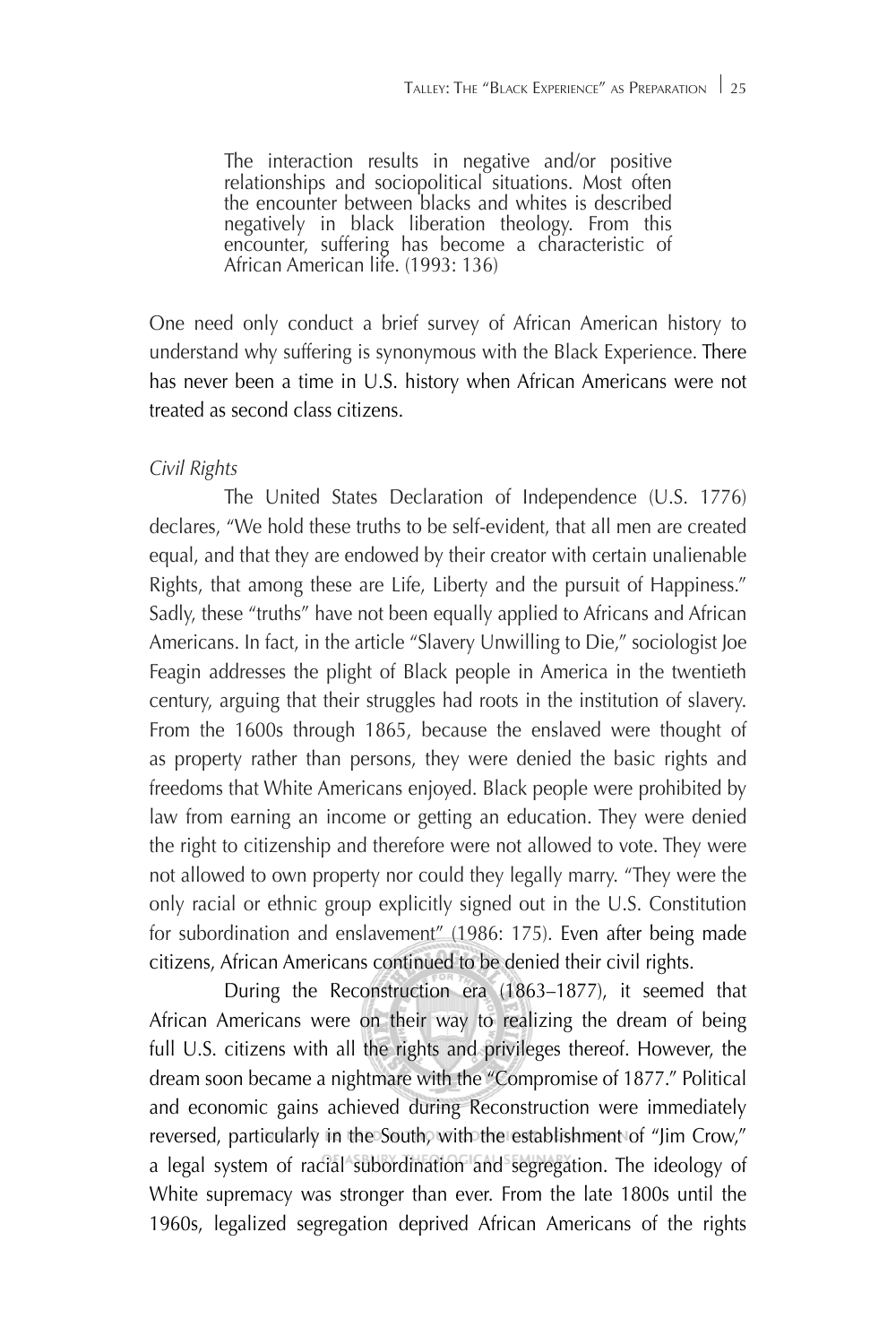and freedoms they had come to enjoy. The right to vote was taken away. Economic exploitation was rampant. Families were forced off their land. Access to public spaces was denied. "States and local communities passed legislation prohibiting the races from working together in the same room, using the same entrances, stairways, drinking fountains, and toilets. Blacks were excluded from public institutions such as theatres, auditoriums, parks, and residential neighborhoods" (Wilmore 1998: 167).

Acts of intimidation and outright violence were used to enforce discriminatory laws. A 2017 report from the Equal Justice Initiative indicates that 4,425 African Americans were lynched between 1877 and 1950 for things such as resisting mistreatment, allegations of crime, and minor violations of social customs and expectations such as accidentally bumping into someone or referring to a White person by their name without using a title (Lynching in America 2017). Jim Crow ended in 1964 with the passing of the Civil Rights Act; however, institutionalized discrimination and subordination did not. Racism did not end but simply evolved from overt individual and institutional racism to "respectable racism." Respectable racism is expressed in coded language which "substitutes terms describing racial identity with seemingly race-neutral terms that disguise explicit and/or implicit racial animus . . . that triggers racial stereotypes and other negative associations without the stigma of explicit racism . . . and dehumanizes people of communities of color" (National Education Association: 25). Today, African Americans are treated inequitably when interacting with the police, with the justice system, in the labor market, in education, when trying to purchase or rent a home, in politics (voter suppression), in the provision of healthcare, and the list goes on. In the year 2021, African Americans are still fighting for equality.

#### *Violence*

## **51.0G72**

In addition to the denial of civil rights, African Americans have been subjected to various forms of violence and abuse. Whipping, branding, public humiliation, rape, confining in stocks, lynching, shooting, drowning, and burning (of bodies and homes) were just some of the means by which Whites exercised authority and control over the enslaved. Although the enslaved were beaten to within an inch of their lives, lynching was uncommon before Emancipation because the slave masters wanted to preserve the free labor. Slavery's system of dehumanization and exploitation inflicted untold amounts of suffering to encourage obedience and deter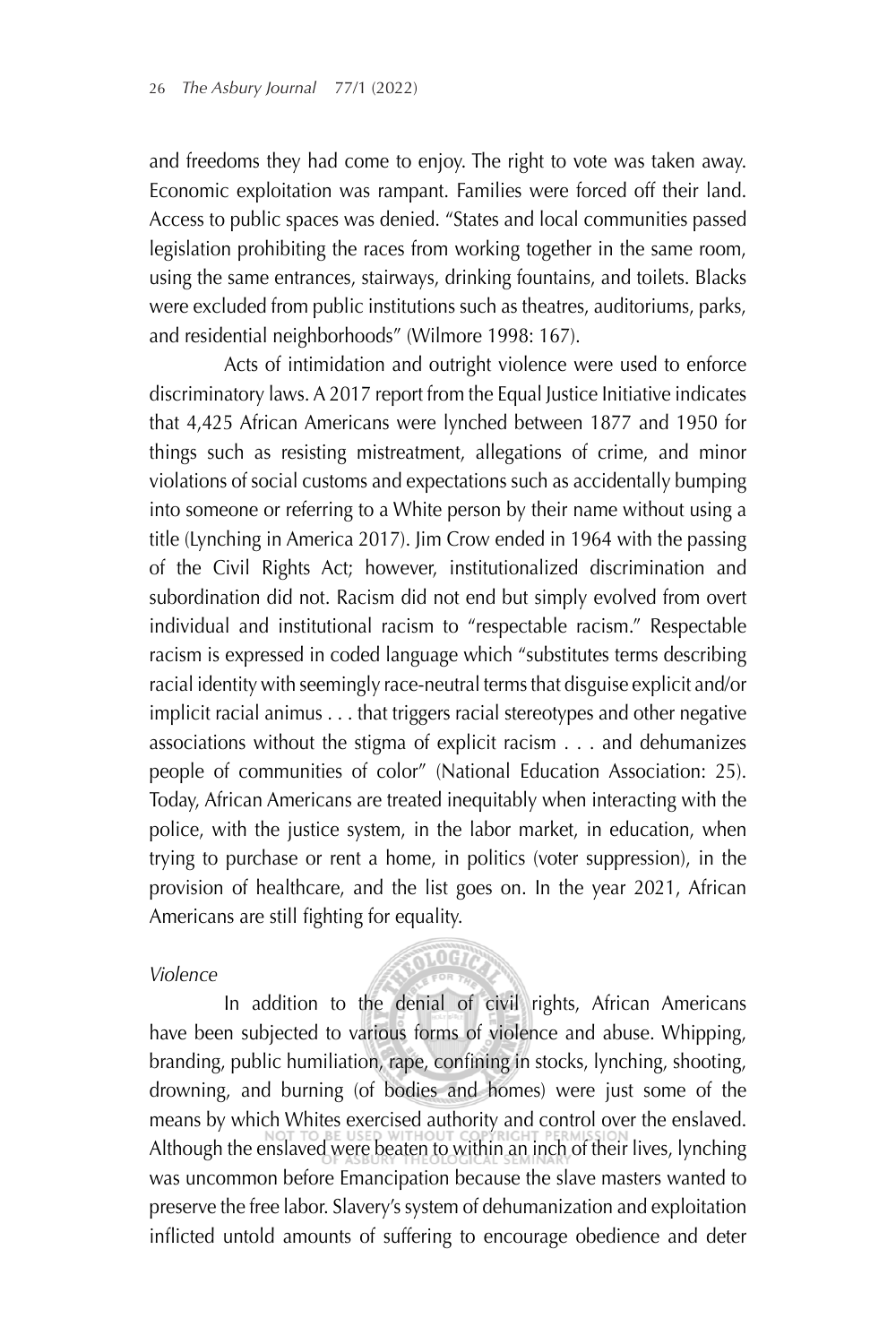rebellious behavior. While all slave masters and overseers were not tyrants, the enslaved had no legal protection from those who were. In fact, "law enforcement" was often either actively involved or standing silently by as heinous acts of violence were being perpetrated.

Additionally, African Americans have been victims of organized acts of violence perpetrated by angry White mobs. One such incident that is currently receiving a great deal of attention as its one hundredth anniversary is currently being observed is the Tulsa Race Massacre of 1921.3 In what was the costliest race riot in U.S. history, within a period of eighteen hours White rioters decimated the prosperous Greenwood neighborhood. Nationally recognized for its thriving business district, the majority of Tulsa's African American population lived in this affluent area that had come to be known as "Black Wall Street." The community's prosperity was perceived as a threat to White hegemony, thereby exacerbating feelings of hostility toward African Americans.

Mobs of angry White people descended upon and obliterated the Greenwood District. Approximately five hundred regular citizens were deputized by the police, some of whom were given guns, to assist them in "maintaining control" of the situation (Messer 2018: 799). The fox was guarding the henhouse. Some, if not most, of those who were deputized possessed that same spirit of hostility that incited the massacre. Attacks on Greenwood were carried out from the ground and the air. Private aircraft were deployed to drop bombs on the neighborhood. Armed rioters prevented the fire department from putting out fires. When all was said and done, thirty-five square blocks of Greenwood were in ruins. An estimated \$1.8 million in real estate was demolished. In today's market, the value would be approximately \$150 million. This does not include the value of commercial property, cash assets, and personal belongings. Total damages, then, could have amounted to more than \$200 million. Although only 36 deaths were officially reported (26 African Americans and ten Whites), experts estimate that three hundred African Americans were killed. Many of the bodies were buried in mass graves or thrown into the Arkansas River. Eight hundred people were injured. Five thousand were interned. And thousands were left homeless (Messer 2018: 801-807). Greenwood residents were never compensated for their losses, and the community was never able to return to its former glory. Those events have had longlasting economic and social implications. Specifically, they contribute to the problem of poverty today and the consequences that come along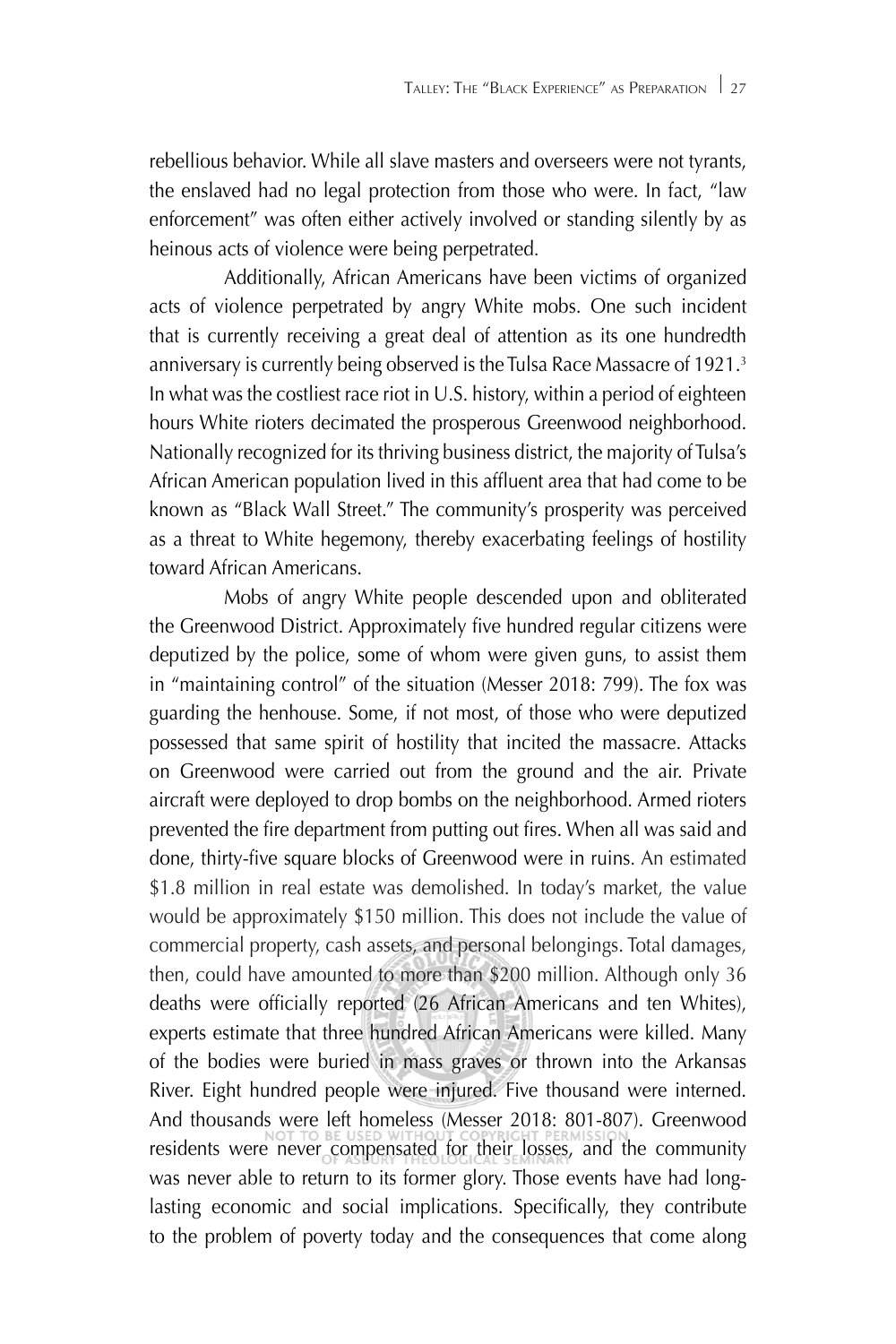with it: food insecurity, unemployment or underemployment, inadequate education, inadequate healthcare, substandard housing and homelessness, and other forms of social discrimination.

Today, North Tulsa (where the Greenwood District is located) is one of the poorest areas in the city. Writing for *Human Rights Watch*, Brian Root reports that North Tulsa has "poorer residents, higher rates of unemployment, and lower life expectancies" than any other area of the city (Policing, Poverty, and Racial Inequality 2019). While 17 percent of Tulsa's residents are African American, 41 percent of the African American population lives in North Tulsa. There the poverty rate is 45 percent (34 percent for all African Americans) compared to thirteen percent for White citizens. Further, Root describes Tulsa as "a case study in abusive, overly aggressive policing" (Policing 2019). Residents in North Tulsa are stopped more frequently and for longer periods of time by the police. They are more likely to be removed from their vehicles and searched. And they are arrested more frequently than residents in other parts of the city. "The confluence of race, poverty, and crime," says Root, "calls for inquiry into the larger question of structural racism" (Policing 2019).

Unfortunately, the situation in Tulsa is not unique. African Americans across the country are having similar experiences as that of residents in Tulsa. It is reprehensible that 150 years after the abolition of slavery, African Americans are still experiencing systemic discrimination and abuse. The level to which overt racism has reared its ugly head is evidence that we do not live in a post-racial society as some would like to believe. It is this history of violence, exploitation, and abuse against them that compels African Americans to rise up in protest against individual and institutional racism in its various forms.

#### *Wealth Gap*

## 1.007

In addition to violence, poverty is a problem from which African Americas have suffered throughout the nation's history. Sadly, the economic inequality that existed in the Antebellum Period has implications for African Americans today. As hard as enslaved persons were forced to work from sunup to sundown, their labor was never for their own benefit. Instead, it was on the backs of enslaved persons that America's capitalist economy was built. Even after the abolition of slavery in 1865, African Americans found themselves being subjected to a system of semi-slavery that included tenant farming, sharecropping, and debt peonage. Superexploitation was the order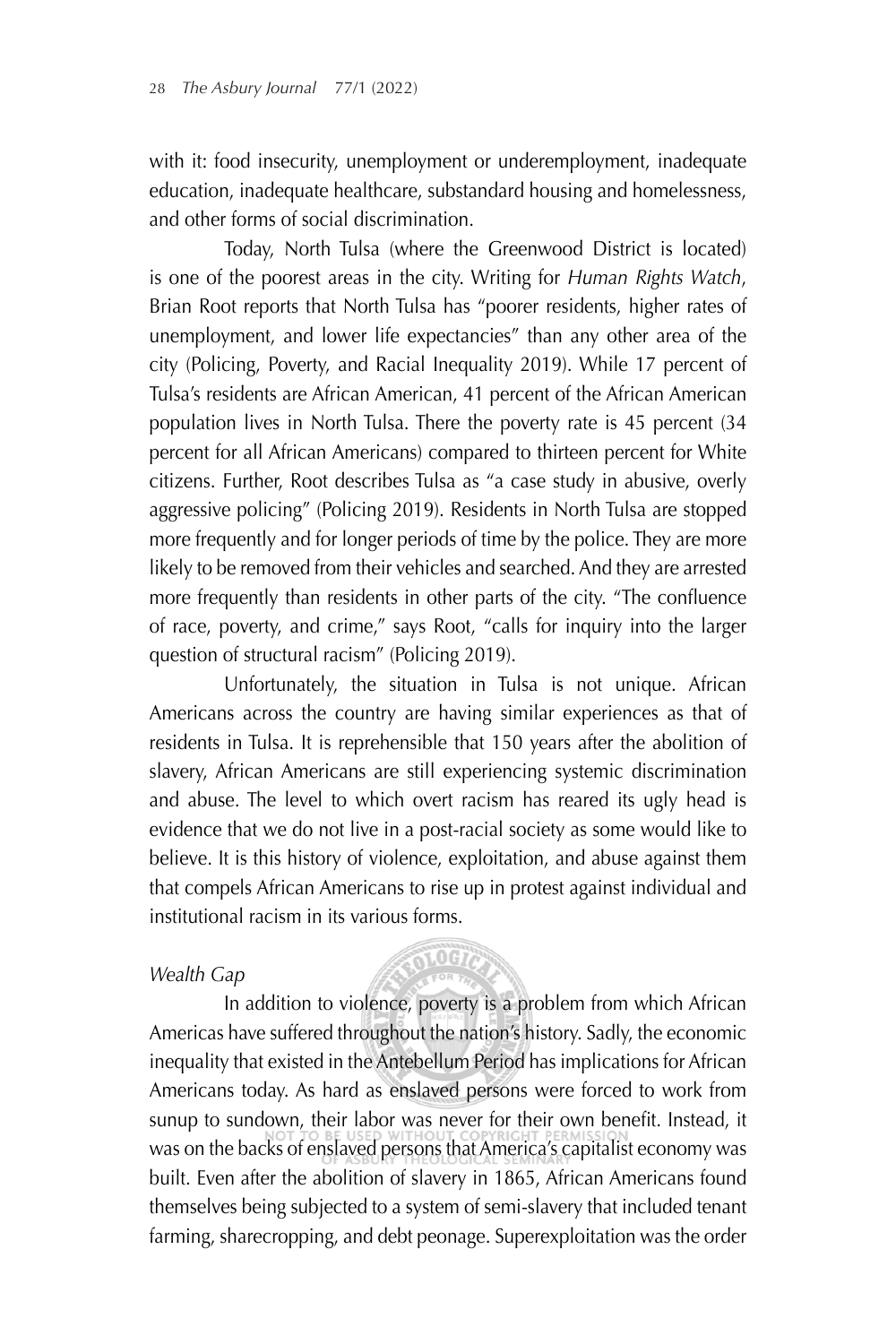of the day. Because of the exploitative practices of landowners, most of the newly freed persons could not pay their way out of debt, rendering them unable to participate in the capitalist economy they helped to create. For them, freedom and upward mobility was nothing but an illusion.

The surest way of achieving upward mobility at that time was land ownership. While enslaved persons were prohibited from owning land, President Lincoln signed into law the Homestead Act of 1862. As part of the plan for westward expansion, this act allowed primarily White Americans and immigrants to acquire 160 acres of public land for \$1.25 per acre. In exchange, they were required to improve the land for five years before filing for the deed of ownership. "In a sense, the government was not simply giving away land, but rather the opportunity for upward mobility and a more secure future for oneself and one's children" (Shanks 2005: 24). Through this government program, an estimated 270 million acres of public land were distributed to 1.5 million households (Homestead Act of 1862). African Americans and White Americans, however, did not benefit equally from this land ownership program. Although the language of the Homestead Act did not exclude free Blacks from participating in the program, they were often met with obstacles that hindered them from participating.

Because enslaved persons were not considered citizens, the approximately 4 million enslaved Americans were excluded from this financial boon (U.S. Census Bureau 1860). After the signing of the Emancipation Proclamation, they were technically free. However, the ability of this newly freed population to take advantage of this land ownership program largely depended on their location and the attitude of the local leadership toward them. Most African Americans, particularly in the South, were confronted with the "Black Codes," laws passed by southern legislatures between 1865 and 1866 that were designed not only to restrict the freedoms of African Americans but also as a means of securing cheap labor (Wallach 2005: 113). Consequently, even though the language of the Homestead Act was inclusive, making it legally possible for African Americans to apply for public land, rarely was it possible for them to do so because of racist policies and practices.

If land ownership was what allowed families to build wealth and leave a legacy for their descendants, one can begin to see why a wealth gap exists between African Americans and White Americans today. Further, one can see why immigrants could come to America and build wealth, while during that same time African Americans did not. Immigrants were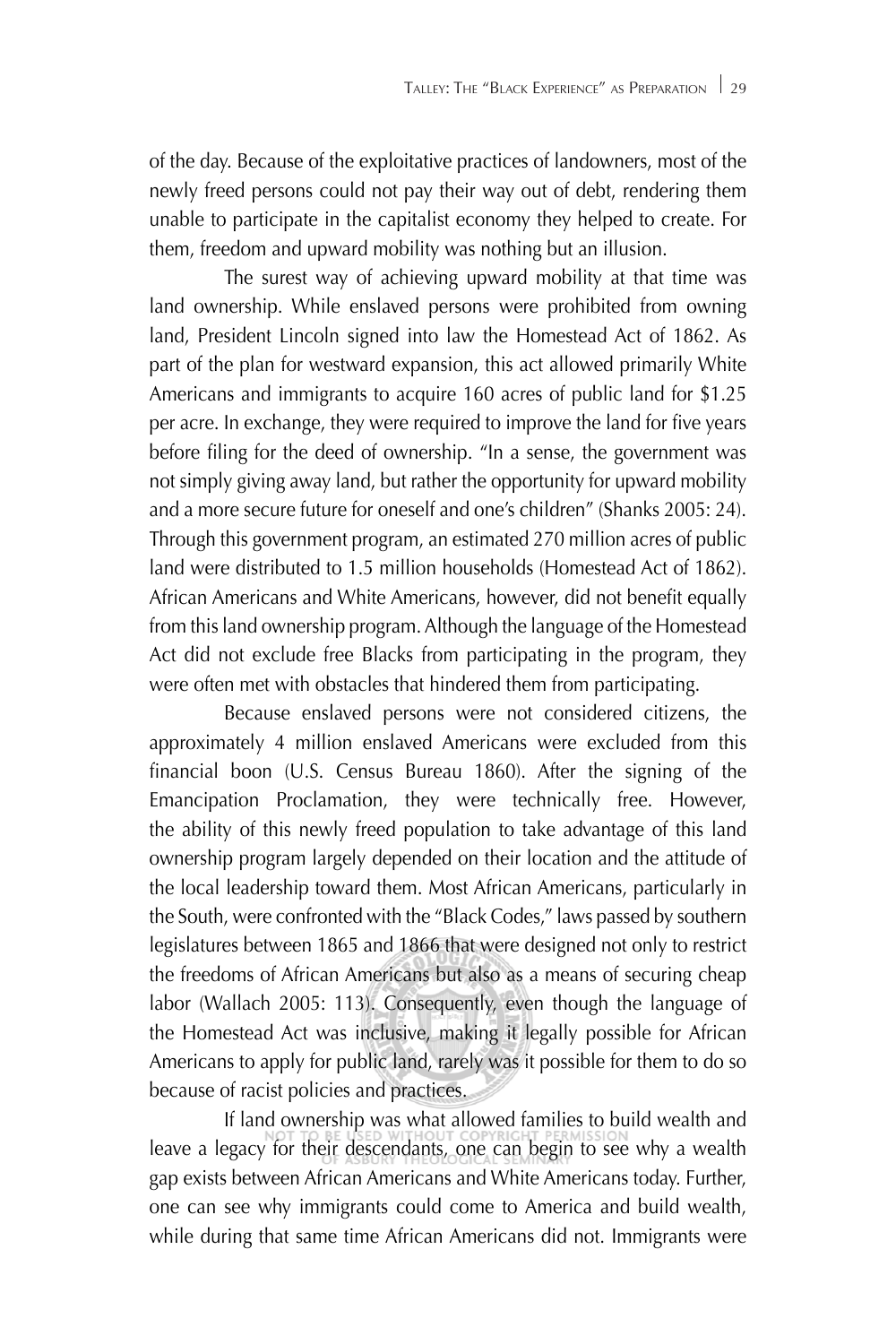given advantages that were denied African Americans. African Americans are perhaps the only people group in the U.S. who were challenged with building wealth for their families by starting with effectively nothing. "Most blacks, unlike most White immigrant groups, found themselves in an agricultural society with no access to the resources of wealth" (Feagin 1986: 181). Sadly, racial discrimination as it relates to land ownership did not end there. It continued throughout the twentieth and into the twentyfirst centuries.

Sociologist Kevin Gotham addresses racist practices related to urban housing. He argues that key leaders in the nascent real estate industry, in conjunction with housing reformers and social workers, were instrumental in creating segregated neighborhoods. With the emergence of the modern real estate industry and the creation of racially restrictive covenants, real estate elites promulgated a segregationist ideology that equated the residential presence of Blacks with neighborhood instability and declining property values (2000: 618). Further, racially restrictive covenants executed between property owners and neighborhood associations prohibited property owners from selling or leasing their properties to certain ethnic groups, particularly African Americans. According to Gotham, estimates indicate that racially restrictive covenants were involved in more than half of the new subdivisions constructed in the U.S. between 1900 and 1948. It was in 1948 when the covenants were declared unenforceable by the U.S. Supreme Court. Legislation, however, did not change the hearts of people. Racist practices continued to restrict African Americans from purchasing homes in areas that were designated as "White neighborhoods."

The Federal Housing Administration (FHA), a New Deal program, also contributed to the poverty of African Americans. From the agency's beginnings in 1934 until the 1950s, in its Underwriting Manual, African Americans and other people of color were referred to as "adverse influences" on property values. Agents were instructed not to insure mortgages unless the restrictive covenant which "prohibited the occupancy of properties except by the race for which they are intended" was in place (Underwriting Manual Section 980.3.g.). Since White people had never thought of themselves as "adverse influences," this clearly was a reference to African Americans and persons of other ethnicities. Either African Americans were refused loans, or they became the victims of predatory lending practices. They were offered loans with extremely high interest rates which they usually ended up defaulting on or which kept them in debt for the rest of their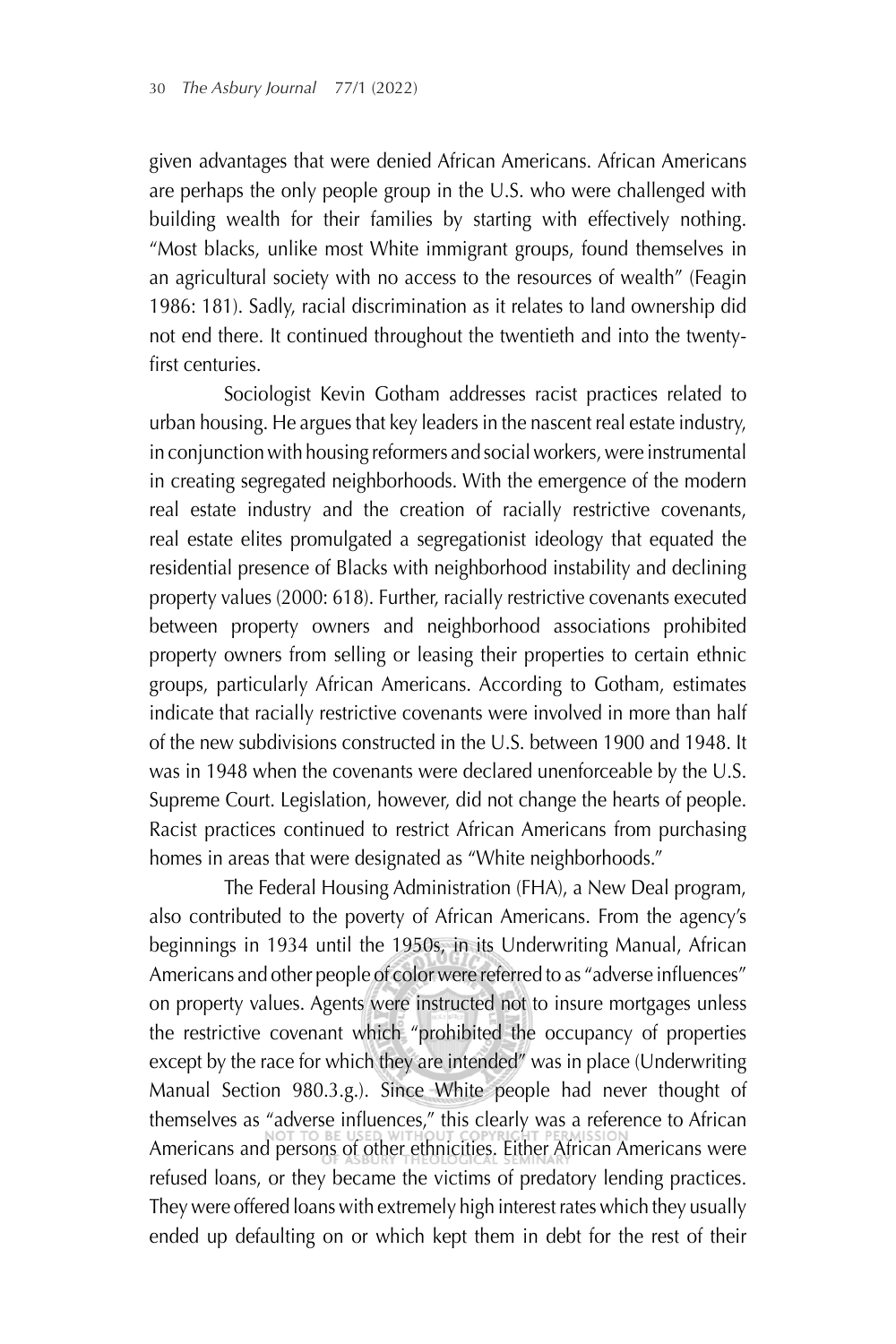lives. The practice of refusing loans to certain people groups or in certain neighborhoods in order to maintain property values and for controlling the movement of African Americans and other people of color became known as "redlining." Banks and mortgage lenders used a color-coded map to determine whether or not loans would be issued. Areas shaded in red—typically African American or predominantly African American neighborhoods—were considered undesirable. Persons who lived in or wanted to purchase homes in red-shaded areas were usually denied loans. Areas shaded in green were the most affluent White neighborhoods. They, of course, received preferential treatment. Intermediate neighborhoods which were likely to be occupied by lower-income White persons were shaded in blue or yellow.

While the FHA was channeling Whites to suburban subdivisions, African Americans were being pushed into urban housing projects. Housing authorities cleared away homes owned by African Americans, stripping them of their assets and any future appreciation of land values and replaced them with rowhouses and apartment buildings. As Whites fled the city to the suburbs, White landlords bought up many of those properties and rented them to African Americans. Now renters rather than homeowners, and instead of building wealth for themselves and their descendants, African Americans were contributing to the wealth of others. Further, these urban neighborhoods did not receive the same care and attention from public authorities as the suburban neighborhoods. Schools were neglected, building and street maintenance was not provided, and garbage collection services were ignored. Absentee landlords did not provide proper maintenance for their rental properties. Consequently, due to urban neighborhood disinvestment, African Americans found themselves paying high rents as they experienced urban decay.

Redlining contributed to the wealth gap that exists today. Although the FHA would eventually remove the racist language from its manual in the 1950s and redlining would become illegal, like slavery, the effects linger on. Today, African Americans are still being turned away for mortgage loans at significantly higher rates than Whites and are victims of predatory lending practices at higher rates. Plus, they are once again being displaced by gentrification. Public housing projects are being demolished, and new housing developments and retail spaces are being built that are too expensive for current residents to afford. While development itself is not a bad thing, it becomes bad when it is done in a way that all persons cannot benefit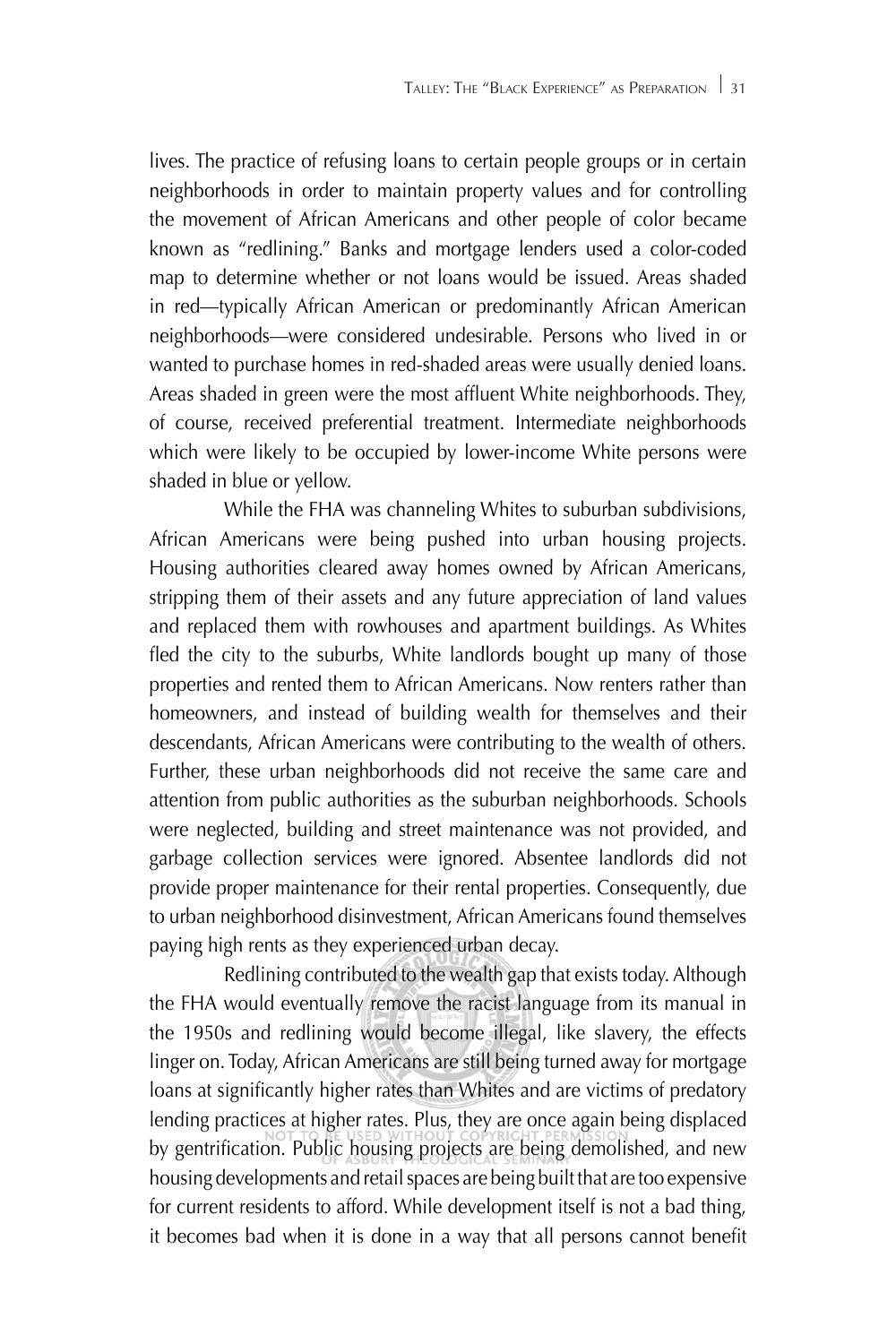equitably from it. According to a report from the Brookings Institution, the net worth of a typical Black family (\$17,150) is approximately ten times less than that of a typical White family (\$171,000). This gap in net worth "reflects a society that has not and does not afford equality of opportunity to all its citizens . . . as well as differences in power and opportunity that can be traced back to the nation's inception" (McIntosh, et al. 2020). While African Americans have always attempted to build wealth, their progress has been impeded. The knee of a capitalist economy that their ancestors were forced to build has always been on African American necks.

Frederick Douglass spoke truth when he said, "Of all the races . . . which have suffered from this feeling [prejudice], the colored people of this country have endured most. They can resort to no disguises which will enable them to escape its deadly aim. They carry in front the evidence which marks them for persecution …. They are negroes—and that is enough, in the eye of this unreasoning prejudice, to justify indignity and violence" (The Color Line 1881). Yet, in spite of the suffering, in spite of the indignities and injustices, African Americans have found ways to thrive and even survive.

#### **The Black Church: The Vertical Encounter**

The vertical encounter of the Black Experience refers to ways in which oppressed people have experienced relationship with God. Regarding the vertical encounter, Williams says this relationship "not only results in the creation of sustaining and nurturing cultural forms, like black religion, but the oppressed also achieve positive psychological and physical states of freedom and liberation" (Williams 1993: 136). Fundamental to the survival of African Americans in the midst of suffering has been the Black Church. The following paragraphs will discuss the history of the Black Church and its role in helping African Americans survive and even thrive in spite of the violence and oppression they have endured.

When speaking about the "Black Church," most scholars are referring collectively to the seven historically Black denominations: the African Methodist Episcopal Church, the African Methodist Episcopal Zion Church, the Christian Methodist Episcopal Church, the National Baptist Convention USA, Inc., the National Baptist Convention of America, the Progressive National Baptist Convention, and the Church of God in Christ (Lincoln and Mamiya 1990: 1). These denominations have their origins in what E. Franklin Frazier identified as the "invisible institution" that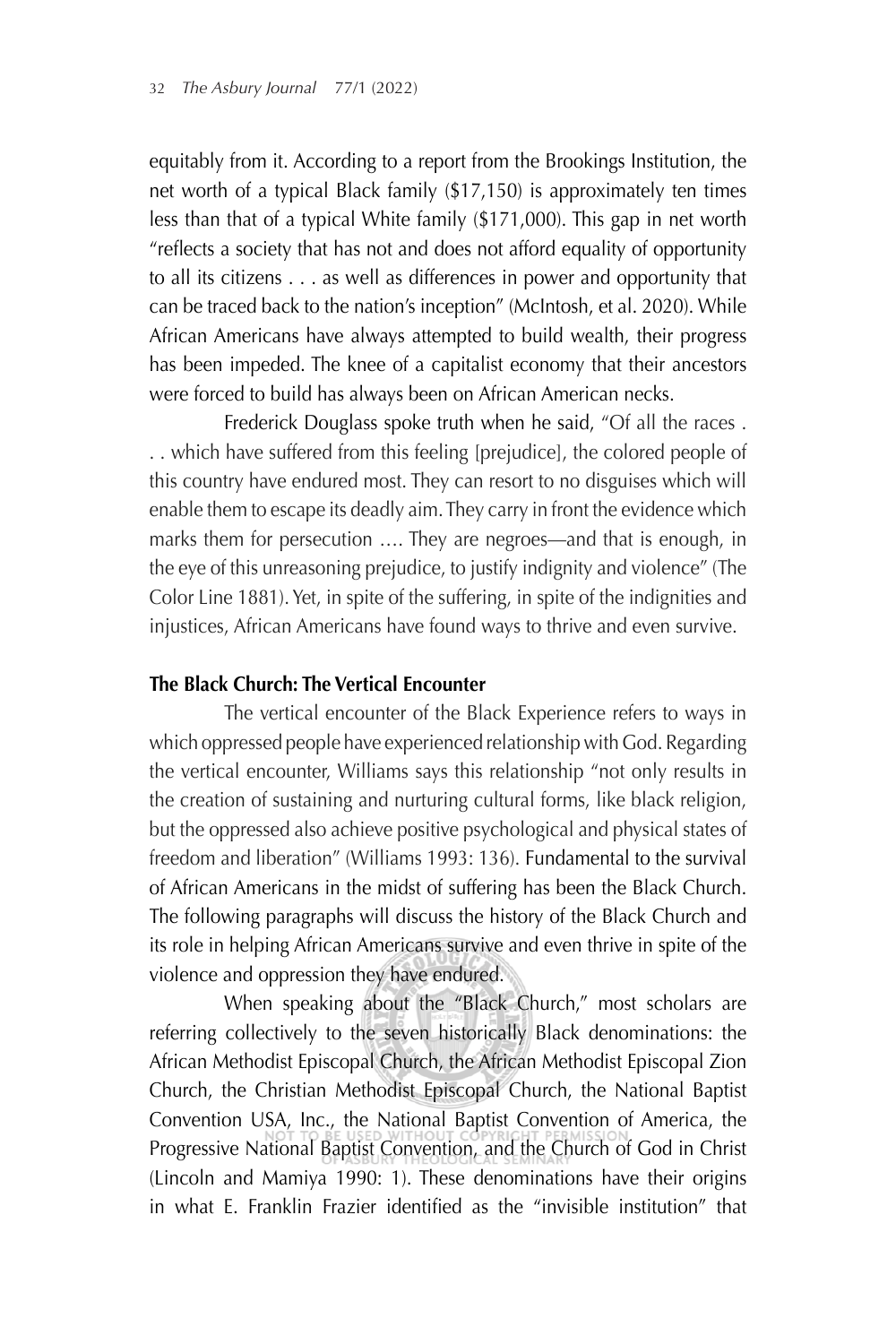emerged from the institution of slavery. The invisible institution refers to the secret worship services held by enslaved persons. Disgusted by the gospel presented by their masters' preachers, the enslaved would steal away to brush arbors ("hush arbors") and hold secret meetings "in the backwoods and bayous of plantations, and sometimes in their own slave quarters" (1990: 8). Some were forbidden to attend church or, in some cases, even to pray. Yet at the risk of being flogged they attended these secret gatherings where they prayed for freedom (Raboteau 2004: 213).<sup>4</sup>

The religion of the enslaved was unique in that it was born out of their experience of oppression in captivity and their need for freedom. The need for freedom caused the enslaved to find inspiration in the biblical story of the Exodus. The Israelites' exodus from Egypt helped them make sense of their own experience. The religion of the enslaved was unique in that they reinterpreted western Christianity (as opposed to biblical Christianity) which promoted the inferiority of the enslaved. They affirmed their own view of the faith, which rejected the notion of inferiority and affirmed Jesus' identification with the suffering of the oppressed. Their religion was unique in that it held on to elements of their African heritage. Unlike western Christianity, they did not make a distinction between the sacred and the secular. And it was unique in its style of worship. Their worship, which consisted of preaching, dancing, shouting, and the singing of what has become known as Negro Spirituals, was unlike that of their White Christian counterparts. The idea that Christianity is "the White man's religion" must be unequivocally rejected. A survey of the Bible and the history of Christianity demonstrates that Christianity in Africa dates back to the foundation of the Christian church. Further, Africans were highly instrumental in establishing the doctrines and theology on which the Christian church stands today. African Americans would do well to reject the western Christianity they have imbibed and embrace the multiethnic, multicultural Christianity found within the pages of scripture.

According to Albert Raboteau, a specialist in American religious history, it was not until the Great Awakening in the 1740s that there was a real emphasis placed on converting enslaved persons to Christianity. Until then, relatively few had been instructed in the faith (2004: 126). As indicated by the seven historically Black denominations, Methodists and Baptists gained the largest number of converts. Although Black and White Christians were worshiping in the same spaces, that did not mean those assemblies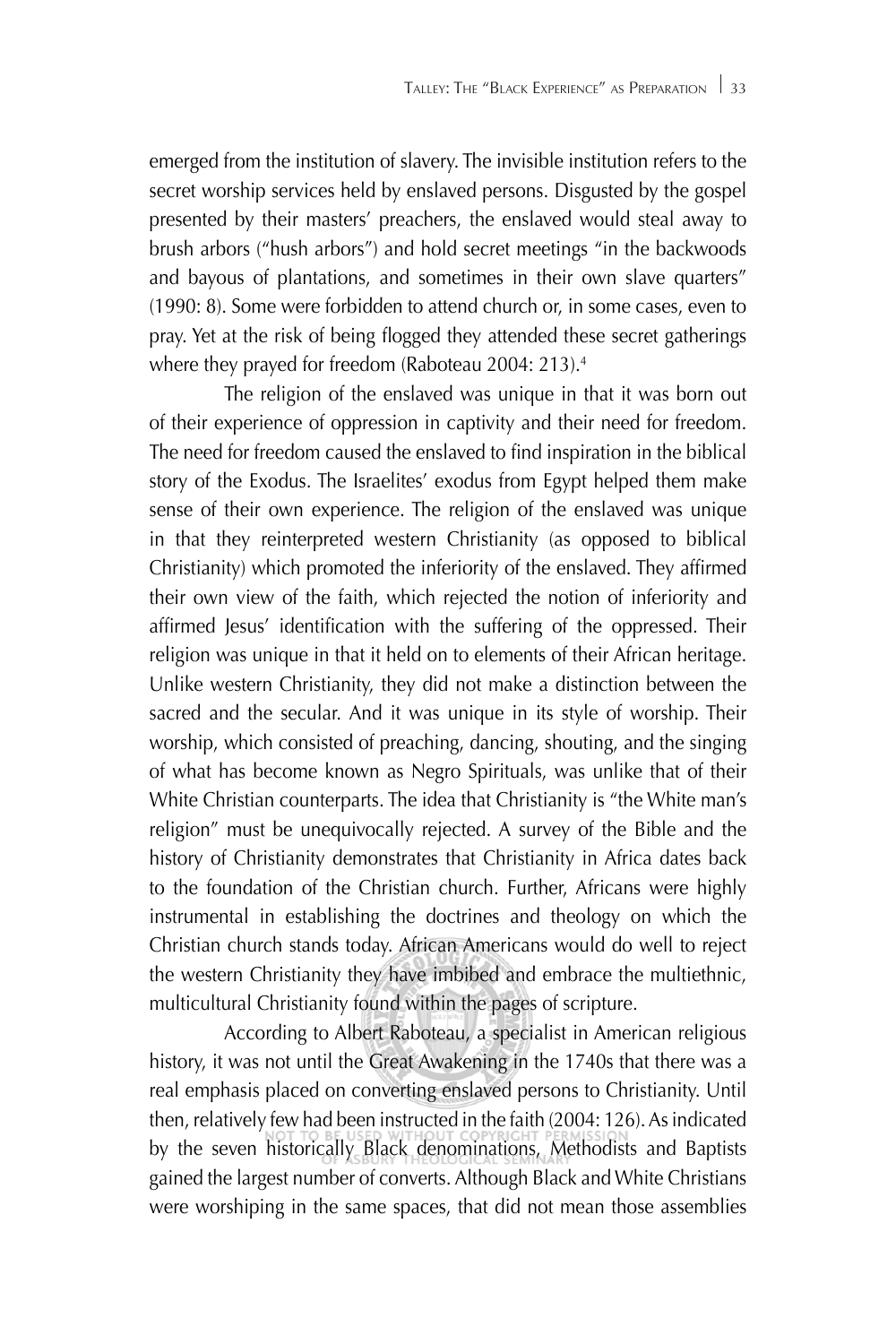were truly integrated. In fact, it was discrimination and oppression in the house of God that compelled Black Methodists to establish the first African American religious denomination, the African Methodist Episcopal Church.

In 1787 at St. George's Methodist Church in Philadelphia, African American congregants were forced to sit in the church's newly built gallery instead of the seats where they usually sat. Additionally, Rev. Absalom Jones, an African American man who was kneeling at the altar praying during worship, was forced to leave the altar. Under the leadership of Rev. Richard Allen, not only did Jones leave the altar, he and all of the African American congregants left the building, never to return again. They secured a temporary place where they would worship on their own. After several years of planning, collaboration with the African American community and fundraising, Allen purchased land. And in 1794, Bethel Methodist Episcopal Church, affectionately known today as Mother Bethel, was dedicated by Bishop Francis Asbury. In 1816, the African Methodist Episcopal Church was established as a completely separate denomination with Allen being ordained as the first bishop (Jaynes 2005: 28). Prior to the exodus at St. George's, Allen had already considered the possibility of a church staffed by African Americans for the African American Methodist community. St. George's, he believed, did not meet the spiritual needs of the African Americans. Allen favored a socially conscious church that promoted liberation and equality for African Americans.

While all African American Christians do not share all of the same beliefs and practices, there are many points of doctrinal and ritual commonality that exist within the Black Church. Black Liberation theologian James Cone contends that theology which arises from the oppression of African Americans is unlike that found in White theological textbooks. "Instead of asking whether the Bible is infallible, black people want to know ... whether the God to which it bears witness is present in their struggle" (1986: 11). As the Black Church arose out of Black people's experience with suffering, liberation and suffering emerged as primary theological themes of the Black Church. "Any theology that takes liberation seriously must also take seriously the continued presence of suffering in black life" (1986: 12). Cone contends that the Bible is the story of God liberating the oppressed from economic and political oppression. Using the biblical story of Hagar, which includes poverty, domestic violence, sexual and economic exploitation, single-parenting, and homelessness, to help African American women have confidence and find hope in their own experiences, Delores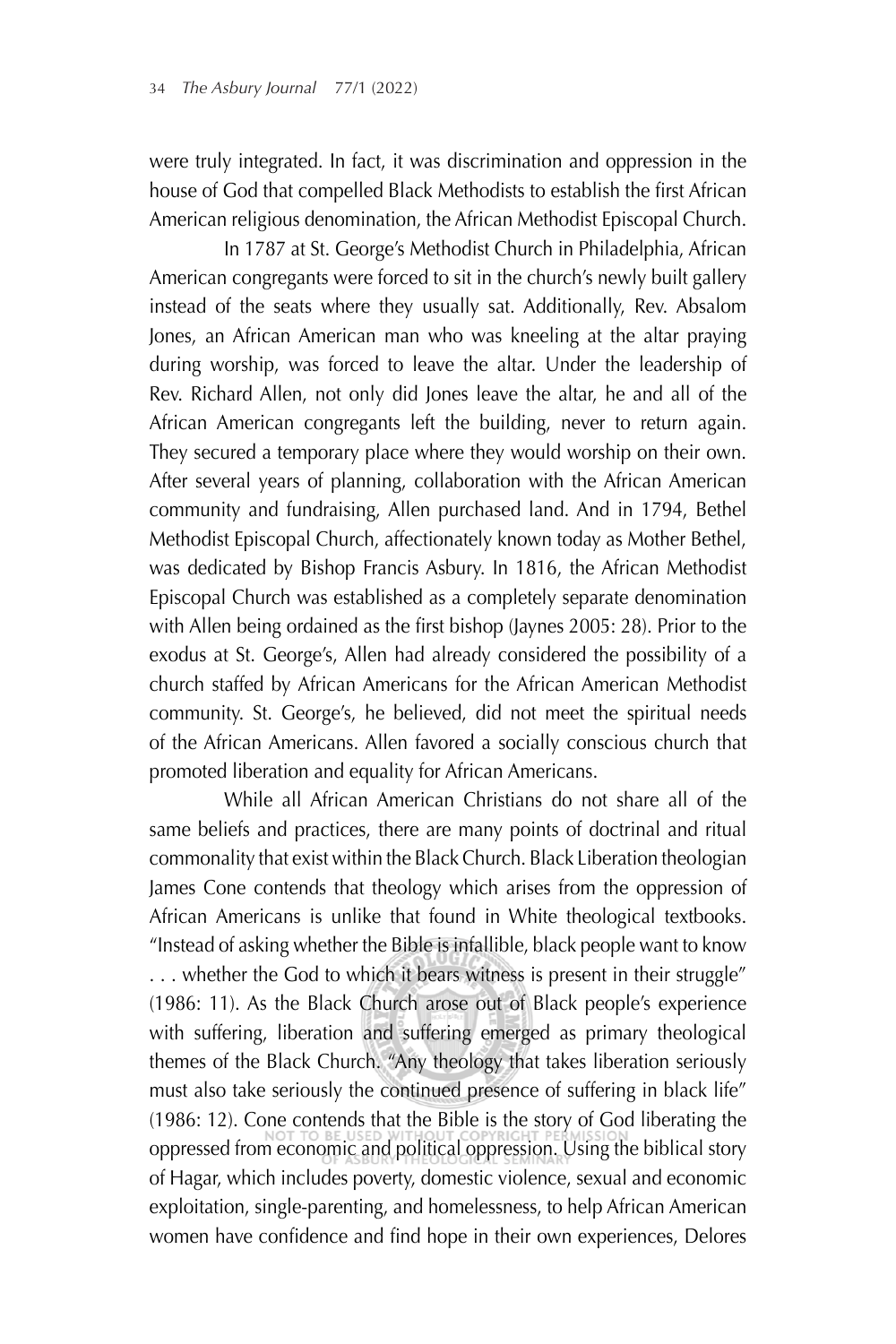Williams posits an alternative view. She contends that God does not always liberate from oppression. Instead, there are times when God participates in the survival of oppression. Williams says about Hagar, "God gave her new vision to see survival resources where she had seen none before" (1993: 4). Williams argues that God participated in Hagar's development by helping her attain a suitable quality of life. While God did not liberate Hagar, God did not abandon her and leave her to her own devices. As God was with Hagar in the midst of her suffering, Williams contends that God is with God's people in the midst of their suffering.

One of the ways God has worked to liberate and/or participate in the survival of God's people is through the Black Church. "Our churches were rescue missions and survival stations on an underground route to freedom and dignity. The theology that thundered from the pulpits on Sundays was less concerned about how to understand the first three articles of the Nicene Creed than about faith, hope, and love and their relevance to obtaining the next three meals" (Wilmore 1985: 361). Black churches have an extensive history of addressing the social as well as spiritual needs of persons in oppressed communities. Grass-roots efforts in which even small churches can participate include cash assistance and food distribution programs (survival). Programs that meet more long-term needs, promote upward mobility, and advocate economic self-sufficiency include the development of educational institutions, the creation of seniorcitizen housing developments, and the creation of micro-loan programs or credit unions (liberation). These programs tend to be undertaken by megachurches. The establishment of such programs is nothing new for the Black Church.

> During Jim Crow the church became the entity which financed schools, banks, insurance companies, and other crucial organizations needed by African Americans. During the Civil Rights Movement the church became the spokesman for promoting a self-help doctrine which served as a catalyst for civil rights. This self-help doctrine espoused by the church in practice represented oppositional politics and created an environment conducive for social change. (Littlefield  $2005:691$ )

NOT TO BE USED WITHOUT COPYRIGHT PERMISSION

Not only is the Black Church a religious institution, it is also a social, political, and economic institution. Every critical juncture in African American history that contributed to the survival and liberation of African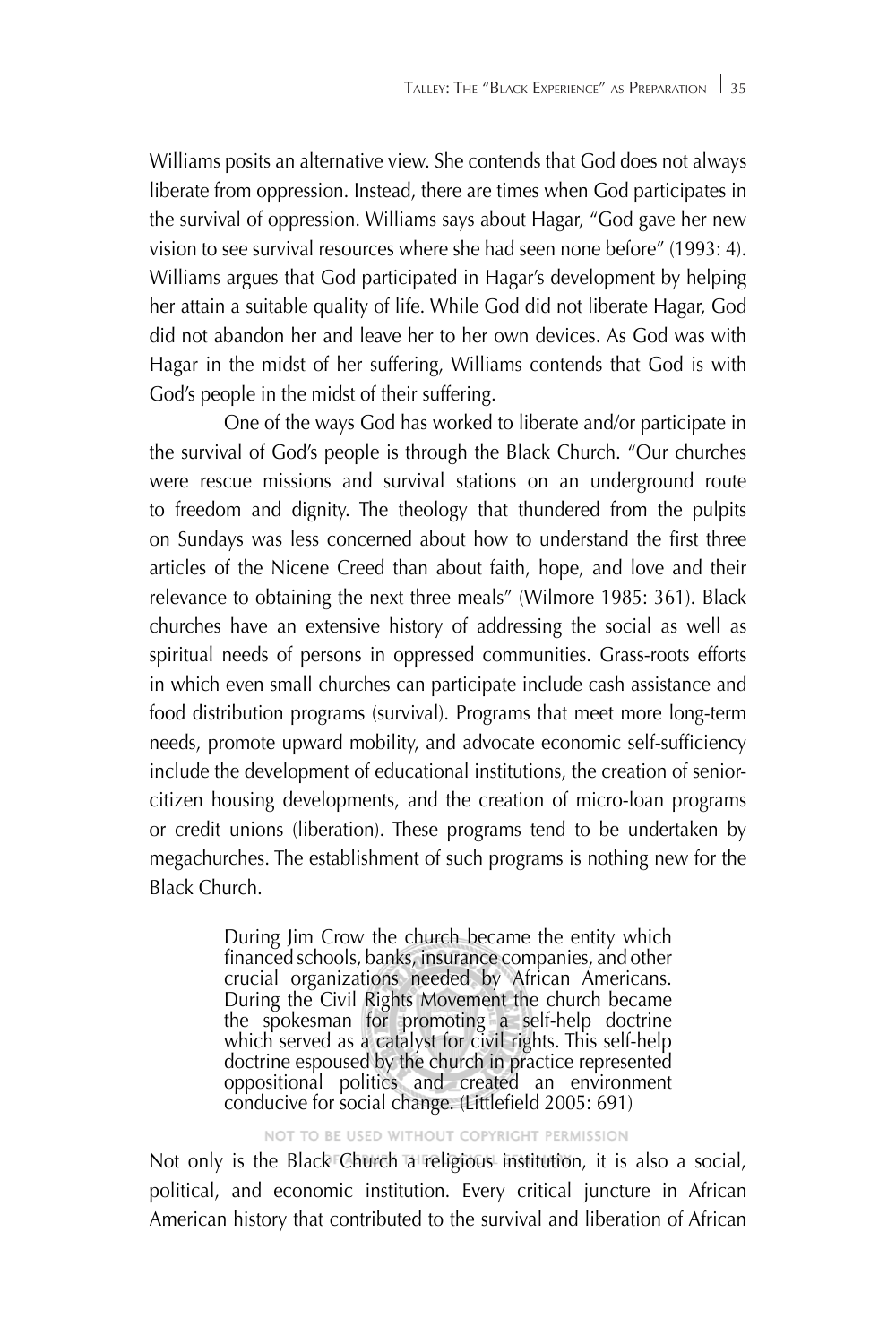American people (e.g., Civil Rights, the establishment of historically black colleges and universities, the abolition of slavery) has occurred with the cooperation of the Black Church. While the Black Church does not engage society politically today to the extent that it did in the Civil Rights era, it continues to address social and economic needs. Because they have the resources, it is the Black megachurch that invests the most financially in the community.

Just as African Americans make up approximately 12 percent of the U.S. population, roughly 12 percent of the 1250 megachurches (150) in the U.S. are predominantly African American (Thumma and Travis 2007: 28). Megachurches are commonly defined as churches that average at least 2000 persons weekly in worship attendance. Writing about Black megachurch culture, sociologist Sandra Barnes, who has a particular interest in urban sociology, says these churches tend to have Black charismatic senior pastors, they make extensive use of technology, their services are televised, and they offer "cafeteria-style" programs (2010: 15). Cafeteria-style programs refer to the numerous programs offered in response to identified needs. For the most part, these megachurches are either independent churches or they are associated with self-governing denominations.

Barnes explores how Black megachurches use cultural tools (e.g., worship, theology, racial beliefs, programmatic efforts, etc.) to "educate, re-educate, and empower persons to expect spiritual and material abundance," though not in the sense that is preached in the Prosperity Gospel (2010: 2-3). Her study, which includes primary data from thirty-one Black megachurches and secondary data on Black small, moderately sized and megachurches from churches across the nation is informed by Cultural theory and Black Church history. Barnes acknowledges that rather than an exhaustive study, her analysis offers insight into the inner workings of a cross-section of Black megachurches (2010: 4).

Barnes notes that regardless of denomination, the churches that participated in her study were reflective of the historic Black Church in their provision of ministries and programs that respond to the social ills that affect a disproportionate percentage of Black Americans. They work proactively to combat crises related to poverty, housing, healthcare, incarceration, single parenting, unemployment, and underemployment. Education and empowerment are made available through various means (2010: 28). In addition to worship and Christian education, seminars on social justice, personal capacity building, developing strategic partnerships, and realizing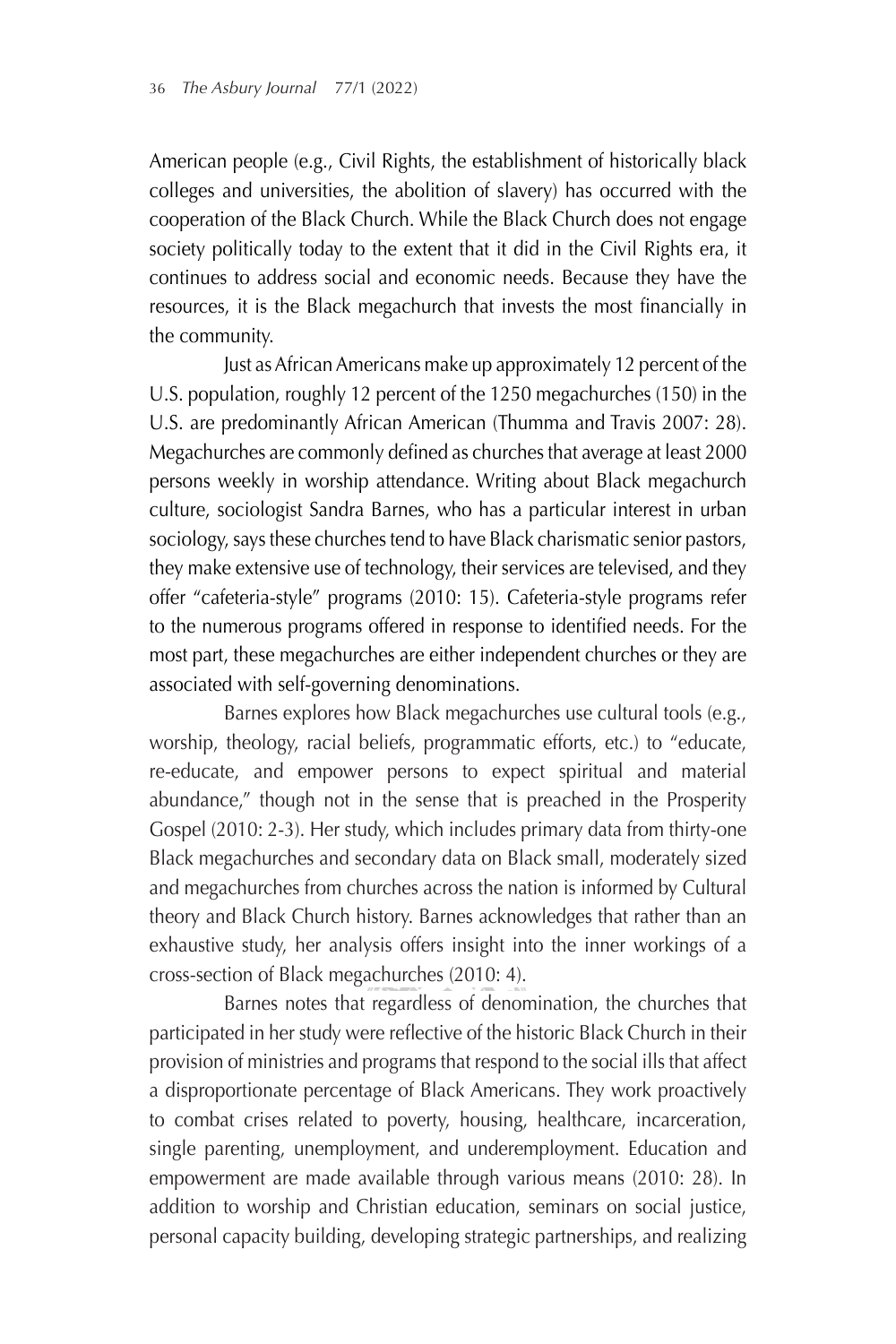upward mobility are just some of the workshops and trainings that are made available (2010: 157). Ultimately, what they hope to convey is a vision of success, spiritually and materially. Through Spirit-filled yet practical teaching and preaching, pastors and church leaders seek to communicate to the congregation that God's favor rests upon the children of God. Therefore, the congregants' lives should be shaped around their profession of faith in Jesus as Savior and Lord. And while spiritual blessings are guaranteed, there is the possibility of material blessings, but ultimately material blessings are determined by God. While some pastors embraced the Prosperity Gospel, that was not true for most in Barnes' study (2010: 48).

Barnes highlights the ministries of sixteen churches, demonstrating the scope of the work these megachurches are doing in their communities. Due to the confines of this paper, one of those churches will be featured here—The Greater Allen A.M.E. Cathedral of New York, located in Jamaica Queens (2010: 143). The mission of Greater Allen is as follows:

> to effectively minister the Word of God to the people of God through biblical teaching, preaching, and outreach. We believe that we are called to address the needs of the total person, as our Savior did. We will energize one another towards personal transformation and participation in Christ's call to apostolic mission. Through the power of the Holy Spirit, we will expand the Kingdom of God by lifting the name of Jesus in our community and in an ever changing world through our commitment to study, worship, stewardship, evangelism, social justice, and economic development ("Our Mission").

Greater Allen's mission statement is consistent with Barnes' description of the ethos and praxis of Black megachurches. This 23,000-member church has more than sixty clubs and organizations that minister to those within the Greater Allen family and the Jamaica Queens community. Outreach ministries include, but are not limited to, street ministry, domestic violence ministry, job training/employment assistance ministry, social justice ministry, AIDS/HIV ministry, recovery ministry, feeding ministry, cancer support ministry, and the Caribbean International Ministry. Many of these programs are operated in partnership with other community agencies. According to the church's website, Greater Allen and its subsidiary corporations operate on an annual budget of over \$34 million. The church owns both commercial and residential developments, a 600-student private school,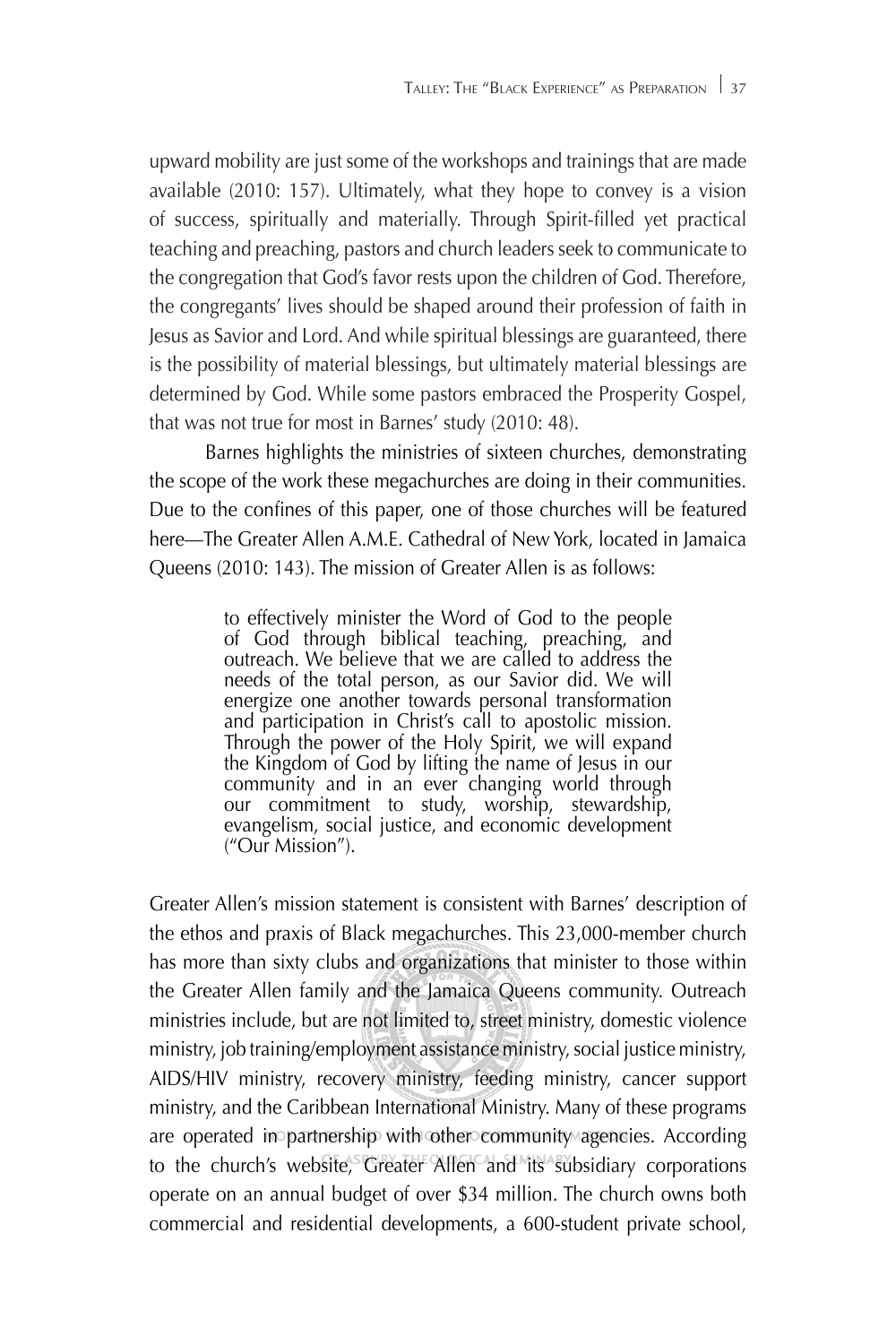and a number of commercial and social service enterprises. In addition to the massive amount of work Greater Allen is doing in Queens, their Development Corporation website indicates that they have funded 2,039 water projects. While it is not indicated where those projects are located, content on the website does include information about the need for clean water in Africa. More information about Greater Allen's global missions would be beneficial in assessing the impact of their global ministry. Clearly, Greater Allen has much to offer to the global church.

The work of Greater Allen and churches like it undoubtedly benefits the communities in which they are located. Certainly, Black megachurches have greater economic and human resources to serve their communities, but Black churches large and small contribute to the communities around them. It is not uncommon for churches of all sizes to enter into partnerships with other churches or community agencies to meet the needs of the oppressed in their communities. This paper suggests that the Black Church's robust history of service, in conjunction with its history of reliance on God in the midst of oppression and suffering (the Black Experience), is preparation for participation in global partnerships.

#### **Global Partnerships**

While the number of long-term missionaries of African American descent is small, the number of African American churches participating in short-term missions is growing. African American missionary David Cornelius contests the belief of American Christians (does he mean White American?) that African Americans are not interested in global missions. Their observation, he says, is based on the low number of African American missionaries participating in long-term missions and the lack of emphasis placed on missions in African American churches collectively. Cornelius goes on to say, "While the observations are accurate, the conclusions are not necessarily true. Many African Americans are interested in international missions and the mandate to make disciples of all nations. African Americans have (historically) and continue to be (at an accelerating rate) involved in international missions" (2009: 47).

Of the sixteen megachurches featured in Barnes' book, only one church profile included information related to global missions. However, a search of the churches' websites and Facebook pages revealed that six of the sixteen reported having an international ministry. Two of the six had pictures from their mission trips on their Facebook pages—one was in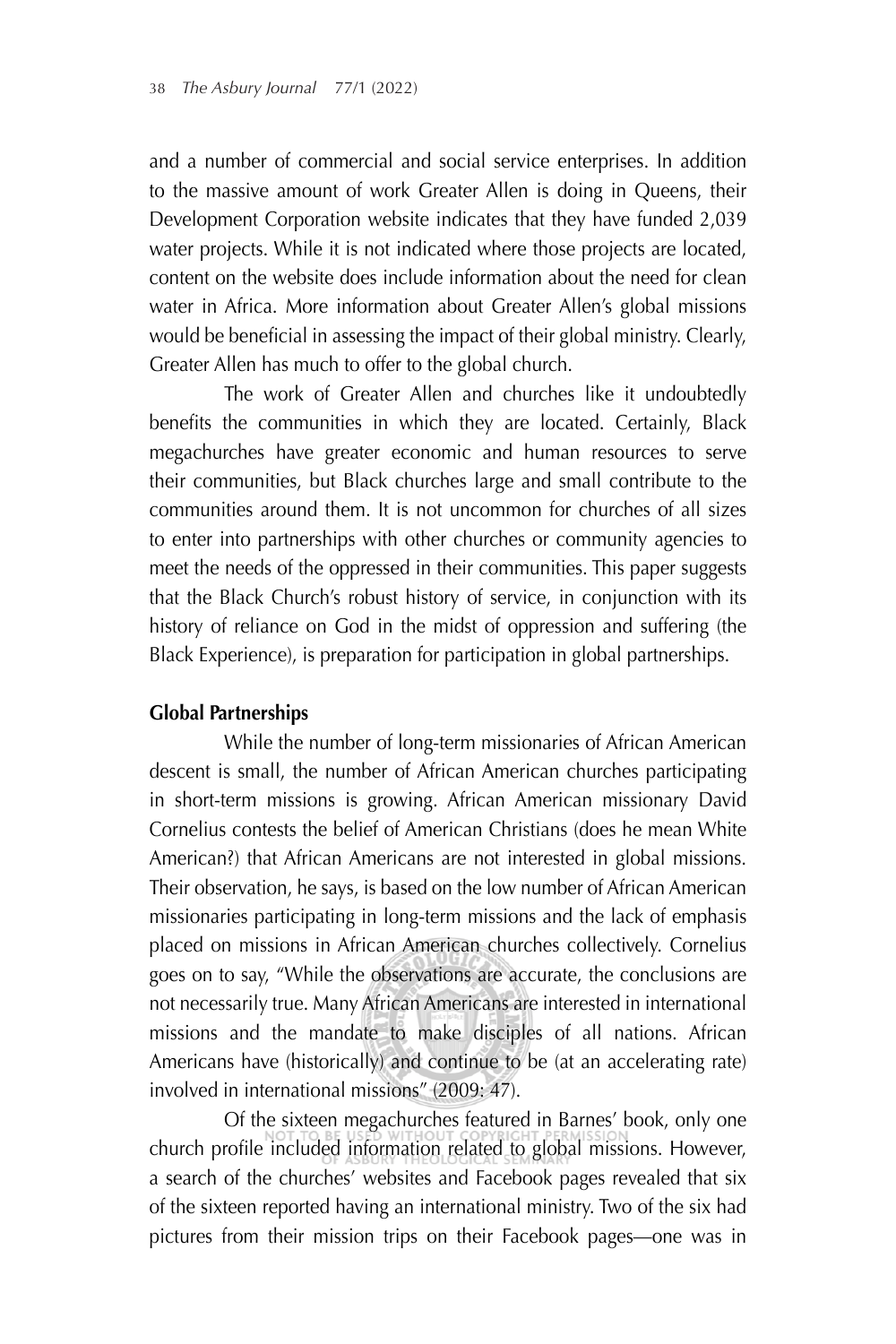2016 to Kenya, and the other was in 2019 to Guatemala. A third church's website showed they were scheduled to go to Haiti in June of 2020 and the Dominican Republic in July of 2020. Most likely those trips were cancelled due to the COVID-19 pandemic. A fourth church's website indicated they made a trip to South Africa in 2013. There was no information available concerning ongoing communication or commitments. While that is just over a third of the churches in Barnes' study, this result demonstrates the problem with trying to quantify African American participation in global missions. Reliable statistics simply are not available. Churches are participating whose numbers are not being reported.

Although African Americans make up approximately 12 percent of the U.S. population, and though approximately 12 percent of U.S. megachurches are predominately African American, fewer than one percent of U.S. long-term missionaries (those who serve two years or more) are of African American descent (Johnson 2006: 63). For this reason, when it comes to its participation in cross-cultural world missions, the Black Church has been described as "the sleeping giant" (Johnson 2006: 85). However, African American missionary Leonidas Johnson believes that the Black Church is God's "battle axe." Reflecting upon how the Black Experience has prepared the Black Church to fulfill God's missionary call, Johnson writes,

> It took a while for us to gather enough experience of being cast down, rejected and cast out of mainstream society. It took a while to gather enough experience of being treated as a second-class citizen. It took a while to gather enough experience of being lynched, set afire, and denied basic human rights simply because of the color of our skin. It took a while to gather enough experience to try and prove that the nonviolent civil rights movement was the right path to justice and moral and social change. It took a while to gather the experience of what it meant to be black living in America. But we got what it takes now. In fact we got more than enough in our account to take care of God's business. (2006: 85-86)

Johnson and many others are convinced that even though African Americans have not participated in global missions to a large extent over the last century African Americans have been uniquely equipped through their lived experiences for the work of global missions. This section will discuss the gifts African Americans bring and, secondly, a strategy for deploying those gifts in global partnerships.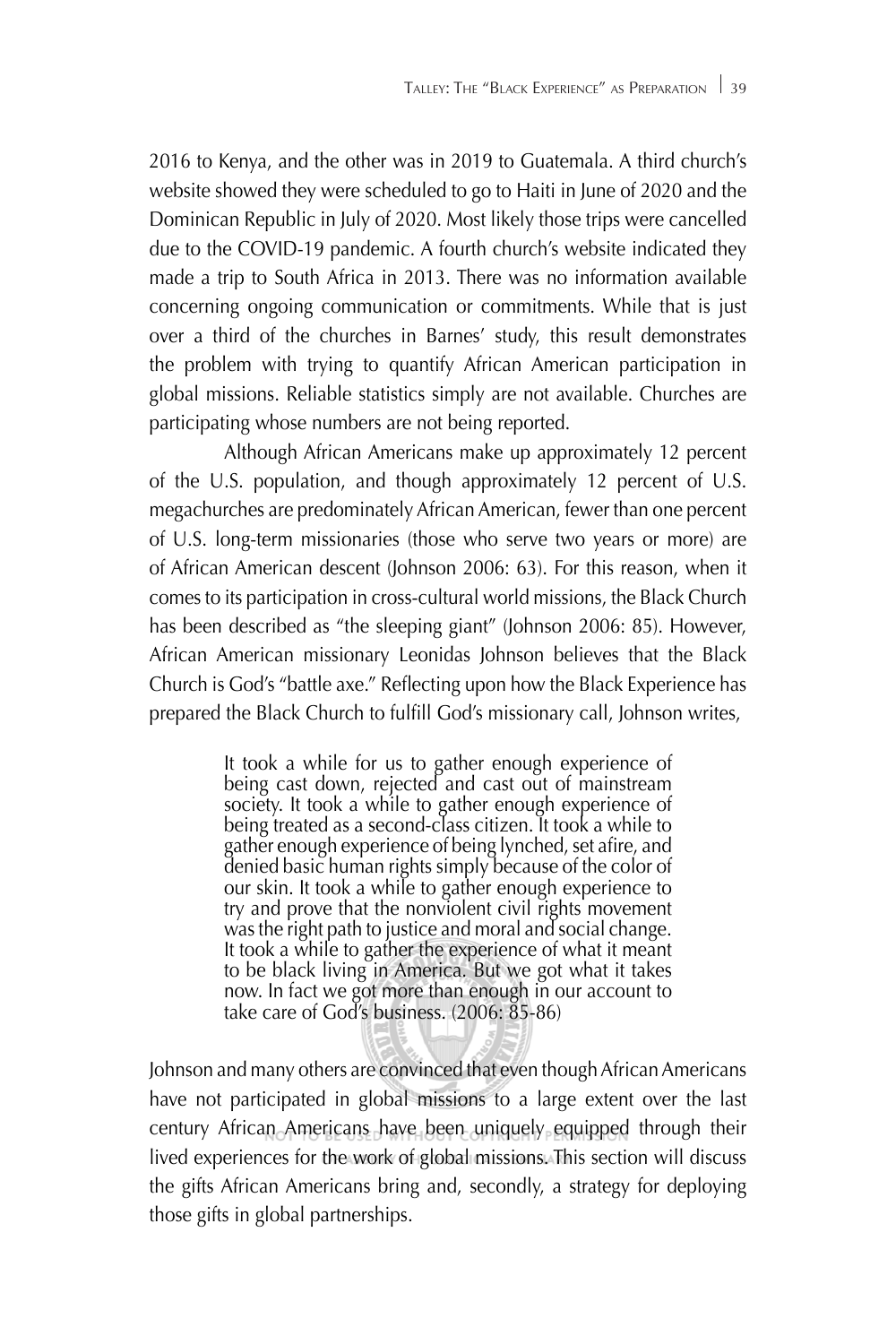#### *Gift: Skin Color*

The words of W.E.B. Du Bois spoken in 1903 are just as true today as they were then. "The problem of the twentieth century is the color-line" (Du Bois 2019: 25). (As my mother would say, "Ain't nothing changed but the date.") While the color of Black people's skin has been looked upon as a curse, creating cultural barriers in the U.S., it eliminates barriers in other countries thereby opening doors for missions. Johnson comments that "some of the remaining more resistant people groups view Anglo-Saxon Americans as representative of arrogant Western Imperialism" (2006: 87). Suggesting that African Americans are culturally closer to Ethiopians than White Americans, Johnson argues that the Black Church has a critical role to play in evangelizing North Africa and mobilizing Ethiopian missionaries to Arabia. There are some places that African Americans can go that White Americans cannot, at least not as easily, simply because of the color of their skin.

#### *Gift: Experience with Suffering*

Secondly, because much of the world is aware of the oppression and suffering that is part and parcel of the Black Experience, people who are experiencing oppression in other parts of the world want to hear the story of how God delivered African Americans and how they have survived even in the midst of suffering. It is precisely because of the Black Experience that African Americans can relate to the sufferings of other people groups around the world. Indeed, the African American story of overcoming and living to tell is reminiscent of Joseph's testimony in Genesis 50:20 in which he says, "You intended to harm me, but God intended it for good to accomplish what is now being done, the saving of many lives." That is not to suggest that God caused slavery or the suffering that occurred during the Jim Crow and Civil Rights eras or the inequality and injustices that continue to occur today. Rather, it is to say that God can bring some good out of the vilest of circumstances. The Black Church was born out of the need for survival and liberation. Its strategies for survival and liberation are deeply rooted in both the Old and New Testaments of scripture. African Americans have a story to tell. They can share their experiences of relying on God to endure and overcome suffering to lead others to faith in the Triune God.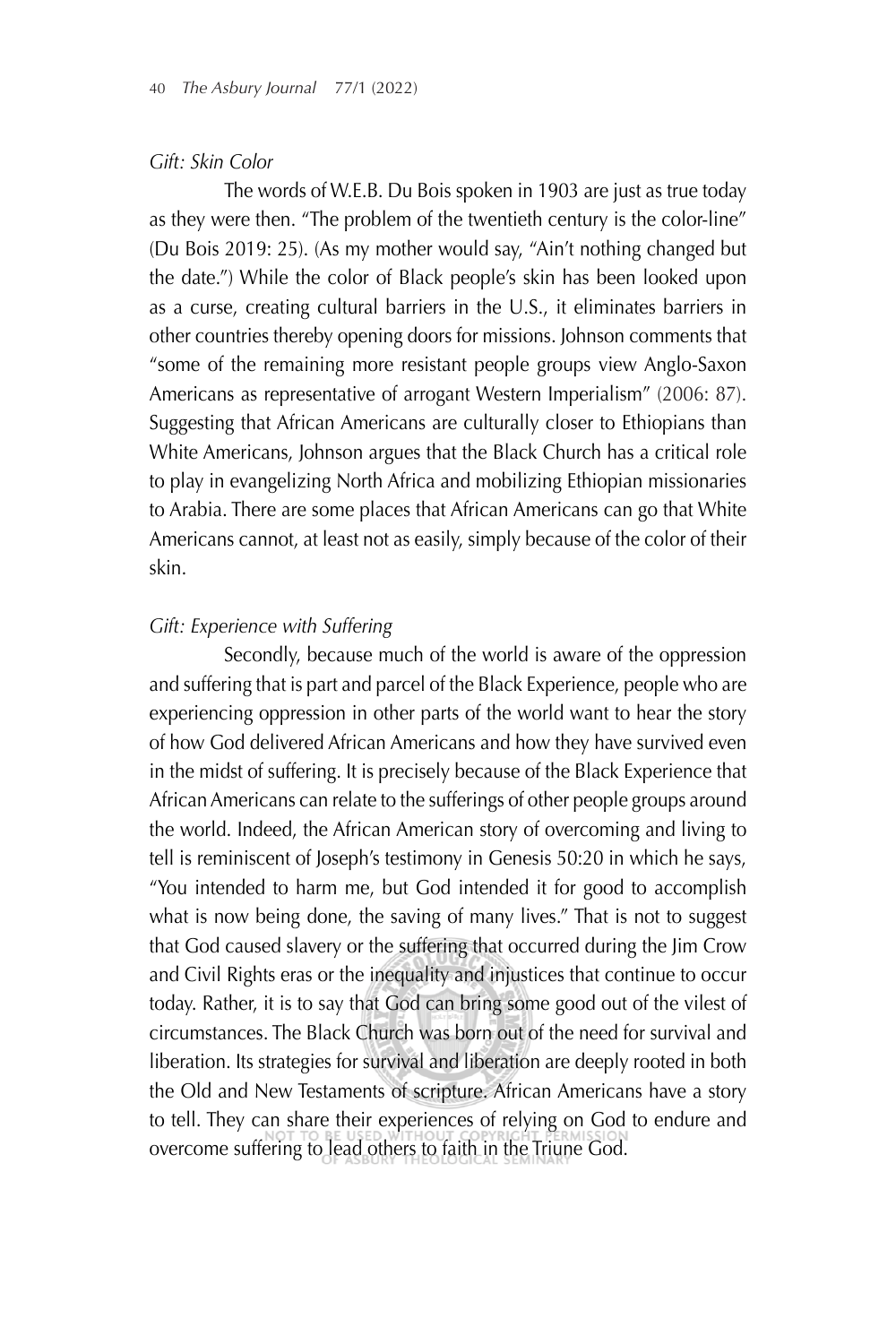#### *Gift: Style of Worship*

Thirdly, the Black Church's unique style of worship is in itself an avenue for global missions. In describing the Black Church, C. Eric Lincoln and Lawrence Mamiya assert that "Black churches are institutions that are involved in a constant series of dialectical tensions" (1990: 228). One of the six dialectical tensions they identify is that of between "other-worldly" and "this-worldly." While "other-worldly" is concerned with heaven and the afterlife or the world beyond, "this-worldly" is concerned with the here and now (politics, social life). For the Black Church, focus on the other-worldly does not automatically lead to the neglect of the here and now and focus on the here and now does not lead to the neglect of the other-worldly. In other words, like many cultures in the Majority World, the Black Church does not bifurcate the sacred and the secular. The Black Church's focus on the activity of the Holy Spirit is a means by which to relate to cultures that emphasize the spirit world.

The Black Church's dialectical tension between this-worldly and other-worldly is revealed in the Negro Spiritual. Raboteau writes, "Important though it is to recognize that the spiritual sometimes expressed the slaves' desire for freedom in this world as well as in the next, it is at least as important to understand the profound connection between the other world and this world in the religious consciousness of the slaves" (2004: 250). People around the world enjoy listening to Negro Spirituals, which tell stories of liberation and freedom in heaven and on earth. People around the world also enjoy listening to the soulful sound of Black gospel music. Richard Coleman, an African American missionary and mission expert, contends that Black gospel choirs have a unique opportunity to contribute to global missions. In a 2010 press release, Coleman described African Americans as "uniquely poised to have a big impact on global evangelism" as Black gospel is very popular in places like Poland, Japan, and Sweden (African American Churches Called On). Indeed, Black gospel is an African American art form that has spread throughout the world and is a powerful tool for spreading the Good News. African American churches with gifted choirs or community choirs could be mobilized to spread the Gospel through song and perhaps also engage in ministries that meet physical needs.OF ASBURY THEOLOGICAL SEMINARY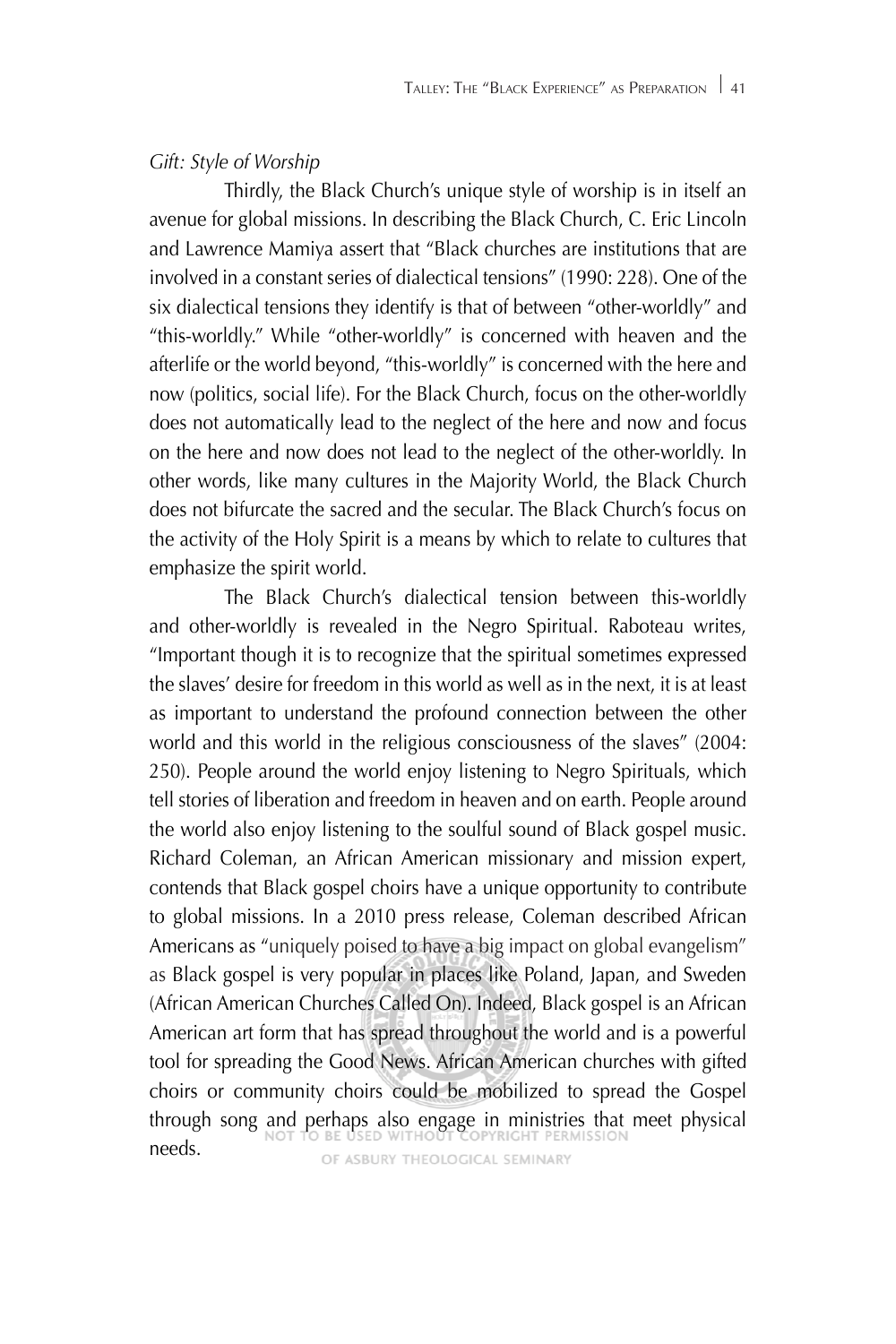#### *Gift: Experience in Urban Ministry*

A final way that many African American churches are equipped for participation in global missions is their engagement in urban ministry within their own communities. Johnson asserts that the African American church's adeptness in urban community-based ministry is a specialized strength and a growing need in world mission (2006: 55, 58). Black churches of all sizes participate in food and clothing banks as well as provide cash assistance. Megachurches offer these and more extensive community and economic development programs. Skills, energy, and resources used locally can be transferred to the global context. After all, the mandate to go and make disciples extends beyond Jerusalem to all the world. It is a both/and rather than an either/or proposition.

The community and economic development at which many African American megachurches have become proficient falls under the umbrella of what Bryant Myers describes as "transformational development." Myers' transformational development model is holistic in nature, focusing on the spiritual, social, psychological, and material dimensions of life, with the goal of creating positive change in the lives of those who experience poverty (2011: 3). Further, Myers' approach is built on the premise that the spiritual and material dimensions of life should not be bifurcated. This is consistent with the theology of the Black Church and the culture of many Majority World countries. Like the Black megachurches discussed earlier, Myers believes that God is concerned about all of life's situations (spiritual and physical); that the church is called to evangelism, discipleship, advocacy, and justice; and that the church is called to uphold the dignity of all persons, male and female. This suggests that African American churches that participate in urban ministry are equipped to engage in transformational development in the context of global missions. However, this is not to suggest that no additional preparation is needed. Given the need for additional preparation, and given that churches are more likely to participate in short-term missions (even in the case of persons seeking to become long-term missionaries), a case is to be made for global partnerships.

# **Strategy for Entering into Global Partnerships**

When thinking of entering into global partnerships, it is important to first take the posture of a learner and become culturally competent.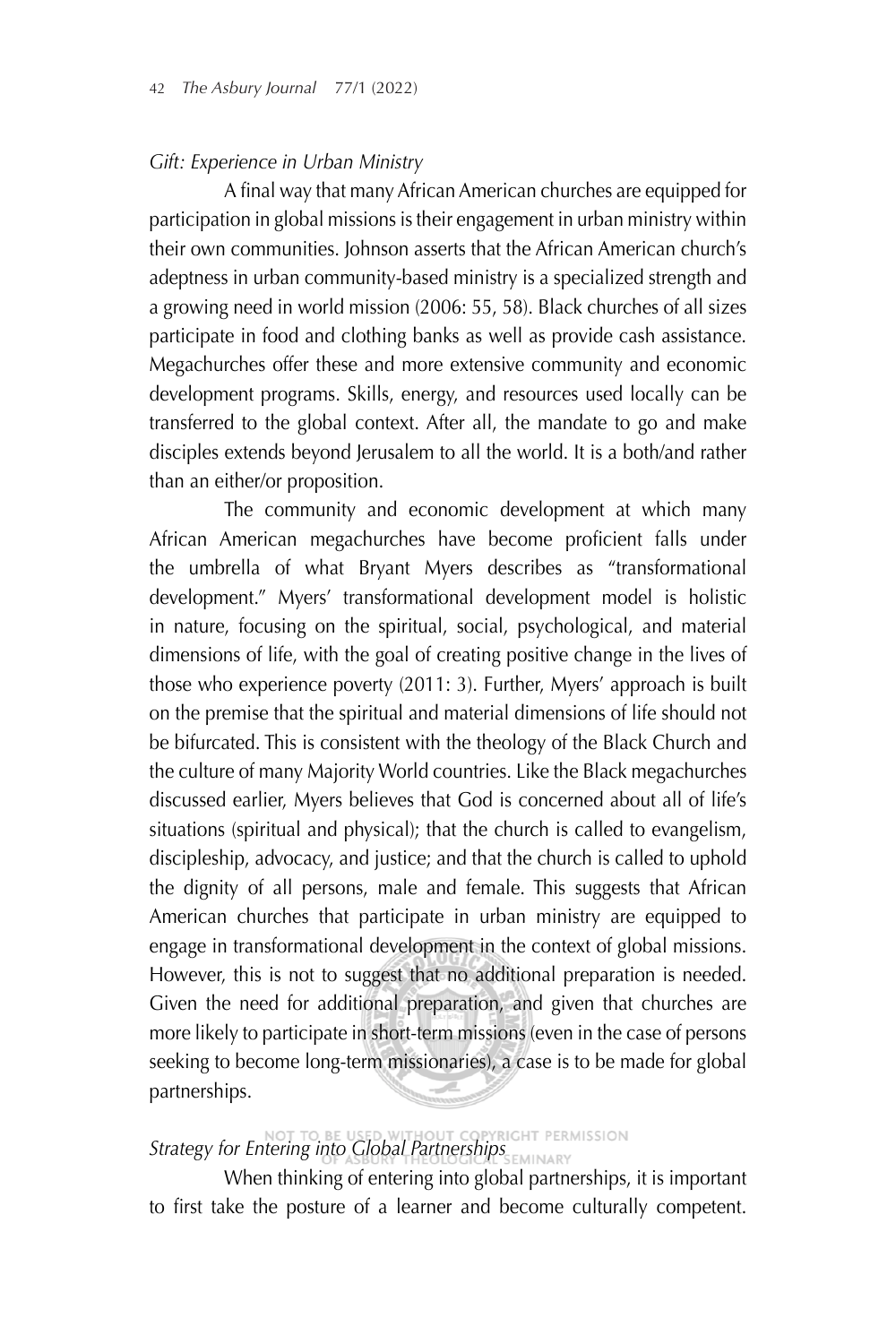Cultural competence—the ability to communicate and work effectively with persons from other cultures—is essential because even in shortterm missions there is always the potential of doing more harm than good when communication is poor and relationships are weak. Cross-cultural specialist Mary Lederleitner states, "In global missions there is a history of paternalistic behavior steeped in a false sense of superiority. . . Along the way many have been hurt, sometimes quite unintentionally, despite good intentions and a desire to do the will of God" (2010: 125). Lederleitner says paternalism can be avoided in global partnerships, first, by identifying and greatly valuing all the resources that both partners bring to the table. This will prevent favoring the partner who brings the most financial resources to the partnership. Secondly, it will be important to develop a means by which both parties are held accountable to the partnership. This will ensure that each has the opportunity to learn from the other. Thirdly, any remnants of a culture of silence must be ended. Communication must flow in both directions. And, fourthly, when offenses do occur, "forgive and remember so lasting change can take place." Change takes time. So, when offended be willing to forgive. And it is important for the offending party to remain alert to offensive behaviors so as not to continue repeating those same behaviors (2010: 125-130).

Lisa Pelt, an African American missionary who served in Nigeria, suggests that the Black Experience in America gives African American missionaries a unique perspective when working with persons in the nonwestern world. For instance, she notes that African American missionaries might be offended by the exclusivism that occurs on the mission field. Although the days of hospitals, schools, and compounds being restricted are gone in many parts of the world, "the missionary subculture still excludes national Christians from many activities and conveniences in subtle ways" (Pelt 2009: 82). Pelt notes that while White American missionaries have to be told such behavior is offensive, African Americans who have a history of being excluded, may already sense that the behavior is offensive.

Another problem that sometimes occurs on the mission field is what has been referred to as the "White savior complex," the need for westerners to fix problems without first understanding what the problems are. An example involves a "multicultural" short-term mission team from an evangelical seminary in Kentucky serving at an orphanage in a village in India.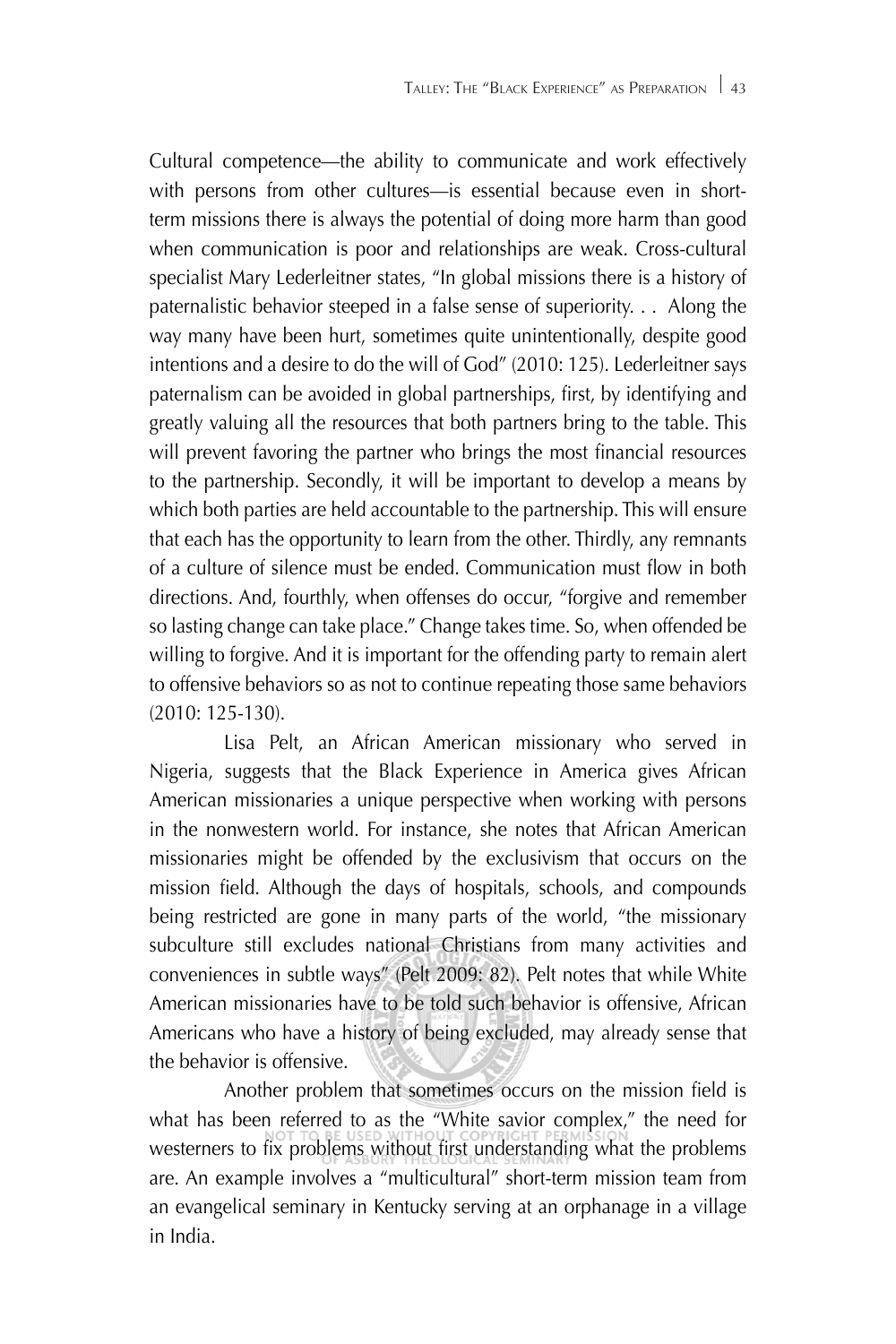One day the host reported to the team that the team's laundry was not ready to be returned to them as expected because "the dryer broke." Rather than trying to understand the problem, some of the team members immediately went into problem-solving mode. Their first assumption was that the poor people could not afford to repair or replace their dryer. Their second assumption was that they should "pass the hat" and come up with the money to buy a new dryer. In fairness, maybe they were just trying to be nice. Either way, the immediate response of some of the White Americans was "How much does a dryer cost? We can buy a dryer." The team members assumed that the women at the orphanage dried their clothes the same way they did. It turned out the host was trying to be funny when he said, "The dryer broke." What he meant was the sun had not been shining, therefore their clothes had not had time to dry. After washing the clothes by hand, the clothes were then hung on a clothesline to dry. The lone African American on the team got the joke. To this day, fifteen years later, she is appalled by the assumptions of her team members and the fact that they had not been observant of what was going on around them. On a previous occasion during the team's stay, the women at the orphanage had done laundry on the rooftop and had hung the laundry on clotheslines to dry. The African American woman still wonders why her team had not noticed the clothes hanging on the clotheslines.<sup>5</sup> While this might seem small, it begs the question what other things might have been said or done that might have been received as offensive to the hosts?

Although African Americans have some things naturally working in their favor when it comes to participating in global partnerships, there are still cultural differences that exist between African Americans and other people groups. African Americans are still *Americans*. Therefore, additional preparation is advisable and even necessary. TMS Global, a missions organization in Norcross, Georgia, has recently instituted Thrive, a program that offers a practical way for American pastors to enter into partnerships with pastors in other parts of the world. Since the program began just last year (2020), it has not existed long enough to extrapolate data regarding its success. However, its paradigm is consistent with much of what Lederleitner recommends in terms of being successful in global partnerships. According to their website, Thrive's partnership paradigm "equips American and international pastors with the skills to thrive in ministry through cross-cultural dialogue, relationship building, skill building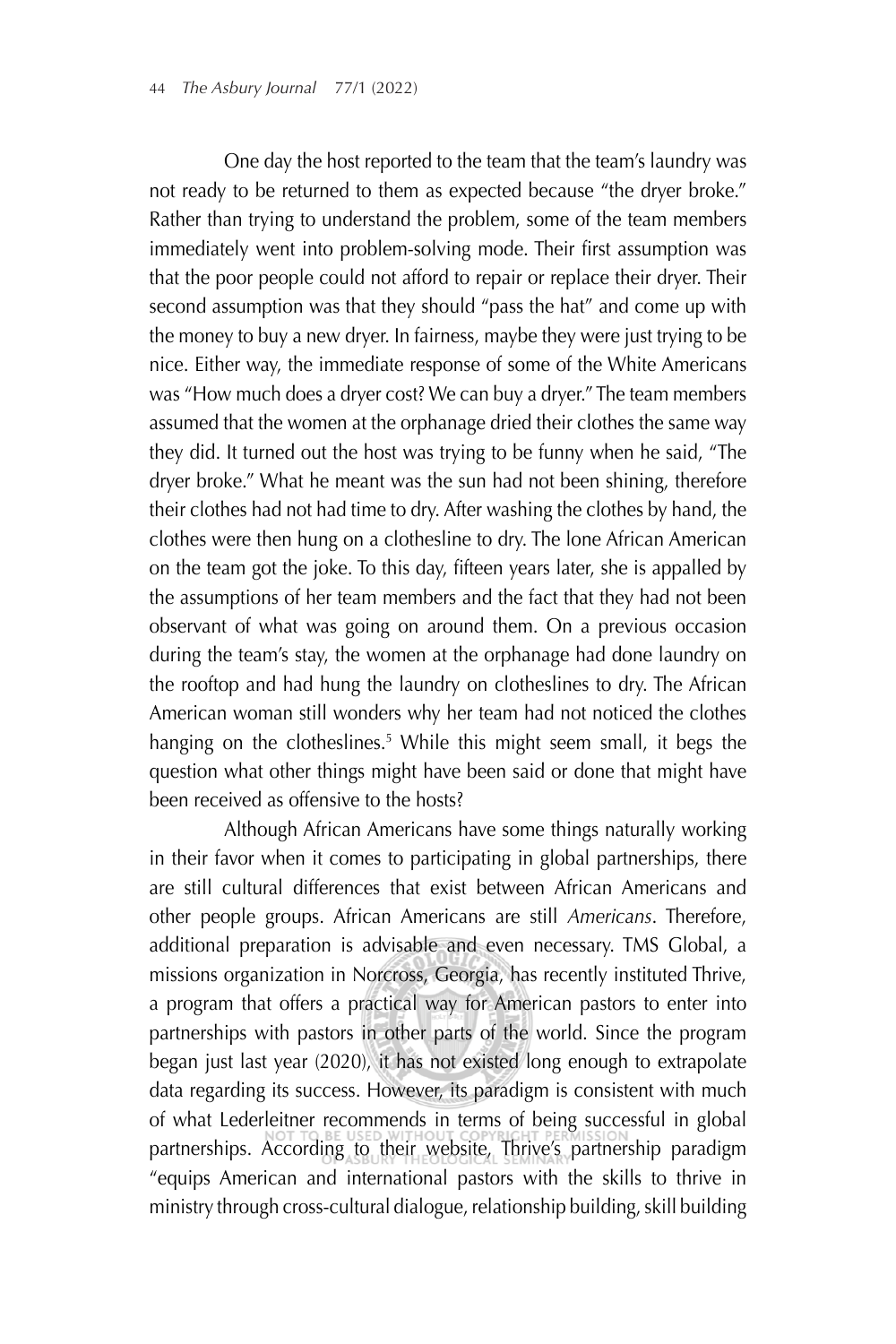workshops, and immersion experiences in each other's communities …. The goal is to reduce attrition and to provide pastors with the skills needed to thrive holistically in order to more effectively join Jesus in the call to fulfill the Great Commission" (TMS Thrive 2020). This kind of training and guided communication allows for healthy, trusting relationships built on mutuality and reciprocity. Relationships such as these allow hosts to relay in an honest way how Americans can bring the gifts they have to offer and use them for the glory of God and the good of the people, rather than the hosts feeling that they have to say what they think the American partners want to hear.

Thrive is a two-year program with two cohorts designed for pastors who are just entering their careers and those who are midway through their careers. The 2020 cohort is composed of a group of African American pastors and a group of Ghanaian pastors. This paradigm offers pastors of churches of all sizes the opportunity to involve their churches in global partnerships at the grass-roots level. Church members become crosscultural workers as pastors engage their congregations for global missions. When partnerships such as these exist, it does not take the resources of megachurches to join in the call to fulfill the Great Commission on a global level. Pastors of small- and medium-size churches who are participating in programs such as Thrive can reach out to other small- and medium-size churches in their communities to partner with and help those churches get involved in global missions. Indeed, if African American churches join forces in this way, the Black Church can become a powerful force in global missions.

#### **Conclusion**

African Americans have experienced life in a way that is uniquely different from every other people group in America. The Black Experience has been characterized by racial prejudice, dehumanization, inequality, exclusion, and violence. Yet African Americans have managed to survive and even thrive in the midst of suffering. Fundamental to the success has been the Black Church and its involvement in community engagement.

This paper has argued that the lived experiences of African Americans and the central role of the Black Church in the African American community together have done much to prepare African Americans for participation in global partnerships. As stated by Leonidas Johnson, African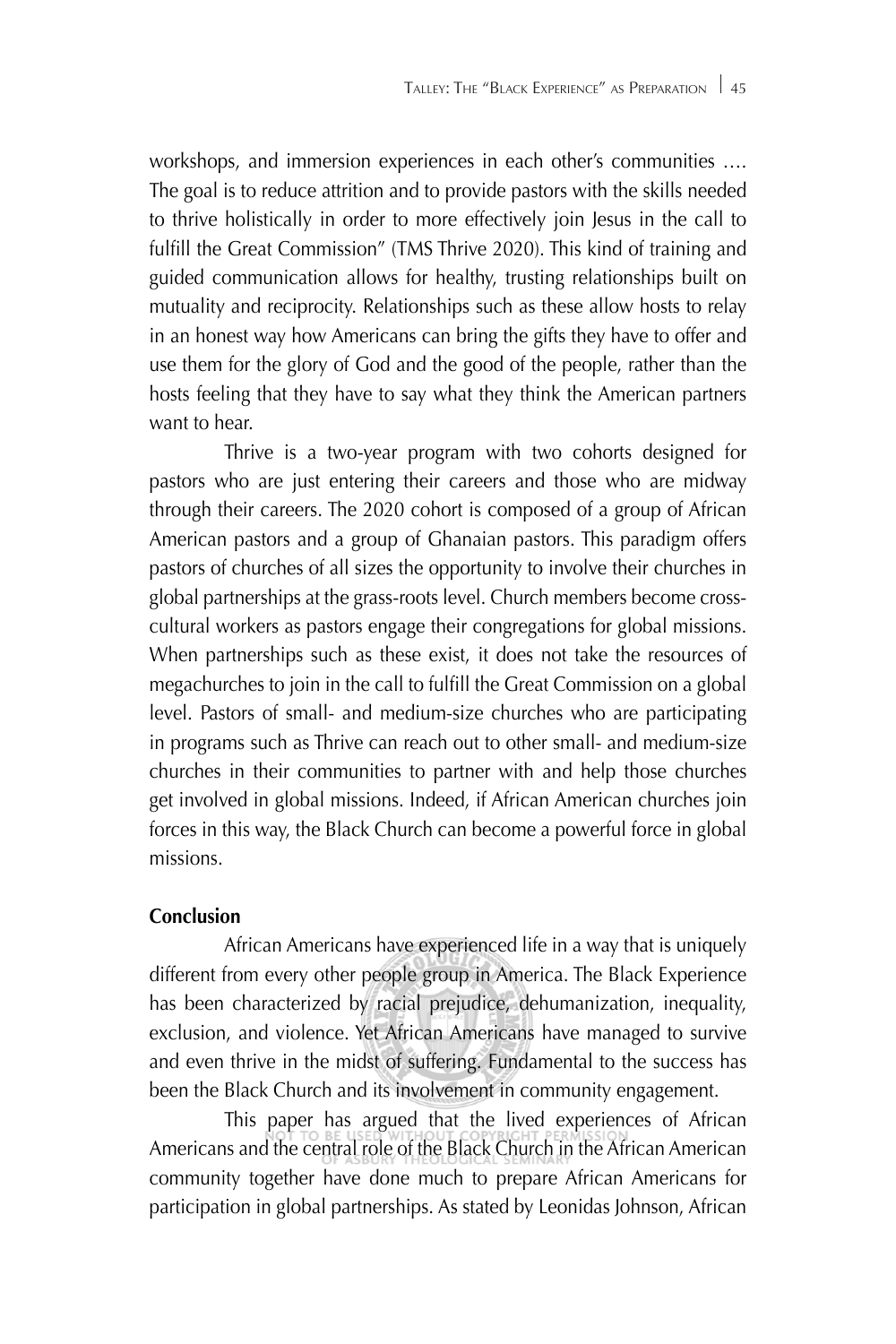Americans have what it takes to take care of God's business. The time has come for us to become more involved in the work of global missions. The time has come for us to partner with our brothers and sisters in Christ around the world as witnesses to the message of the Good News of the kingdom of God, a message of survival and liberation. To those who say we have enough work to do here at home, let us be reminded that the Great Commission is not an either/or proposition. We have not been excluded from the call to spread the message "to the ends of the earth." We have before us a wonderful opportunity to be God's "battle-axe." Let us not let this opportunity pass us by.

#### **End Notes**

<sup>1</sup> *Black* and *African American* will be used interchangeably.

2 All Scripture references are from the New International Version®. Copyright © 1973, 1978, 1984, 2011 by Biblica, Inc.® Used by permission. All rights reserved worldwide.

<sup>3</sup> Other anti-Black race riots occurred in Wilmington, North Carolina (1898); Atlanta, Georgia (1906); East St. Louis (1917); The Red Summer of 1919 in which riots occurred in twenty-six cities; Detroit, Michigan (1943); Newark, New Jersey (1967).

<sup>4</sup> According to Raboteau, there were some slave masters who did allow the enslaved to attend church. There were independent Black churches and racially mixed churches prior to Emancipation. It was not uncommon for enslaved persons to outnumber White persons at a Sunday service.

<sup>5</sup> This story was relayed to me by a personal friend, the African American woman on the short-term mission team.

#### **Works Cited**



Barnes, Sandra L.

2010 *Black Megachurch Culture: Models for Education and Empowerment*. New York, NY: Peter Lang.

Bellamy, Brian Odem<br>2016 The

"An Examination of Prevalent Twenty-First Century Models of Community Engagement by the Black Churches." University of Exeter.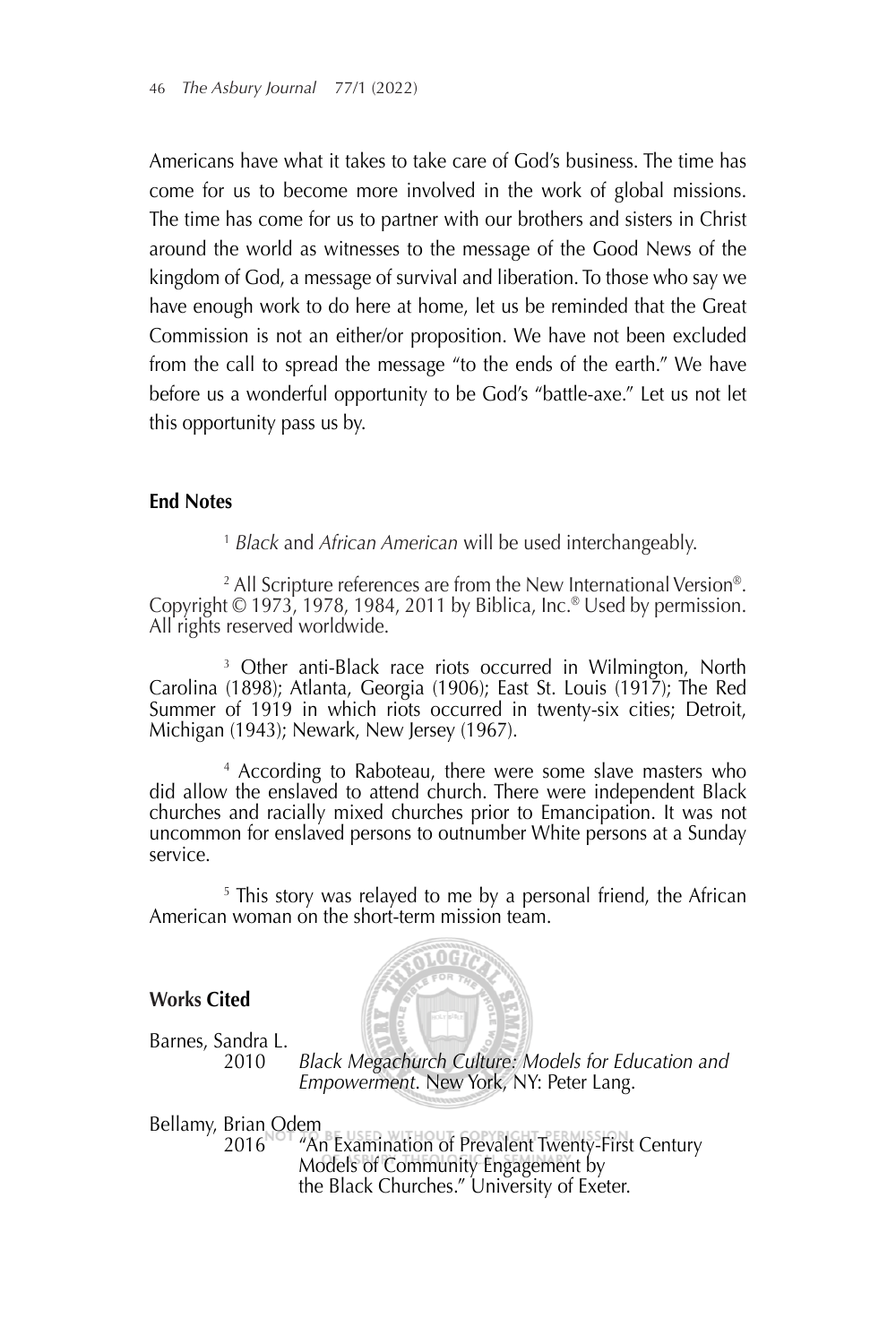| Coleman, Richard<br>2010               | "African American Churches Called on to Confront Low<br>Participation in World Missions," Lausanne Movement,<br>retrieved at https://lausanne.org/gatherings/related/<br>african-american-churches.                                                                     |
|----------------------------------------|-------------------------------------------------------------------------------------------------------------------------------------------------------------------------------------------------------------------------------------------------------------------------|
| Cone, James H.<br>1986                 | Speaking the Truth: Ecumenism, Liberation, and Black<br>Theology. Maryknoll, New York: W.B.<br>Eerdmans Pub. Co.                                                                                                                                                        |
| Cornelius, David<br>2009               | "A Brief Historical Survey of African-American<br>Involvement in International Missions," African American<br>Experience in World Mission: A Call Beyond Community,<br>edited by Vaughn J. Walston and Robert J. Stevens.<br>Norfolk, VA: William Carey Library, 47-53. |
| Douglass, Frederick<br>1881            | "The Color Line." The North American Review, (June)<br>132 (295): 567-577.                                                                                                                                                                                              |
| Du Bois, W.E.B.<br>2019                | The Souls of Black Folk, Gildan Media (Kindle Edition).                                                                                                                                                                                                                 |
| Equal Justice Institute<br>2017        | "Lynching in America: Confronting the Legacy of Racial<br>Terror," Retrieved at https://lynchinginamerica.eji.org/<br>report/.                                                                                                                                          |
| Feagin, Joe<br>1986                    | "Slavery Unwilling to Die: The Background of Black<br>Oppression in the 1980s." Journal of Black Studies 17<br>$(2): 173 - 200.$                                                                                                                                        |
| Federal Housing Administration<br>1938 | "Underwriting Manual: Underwriting and Valuation<br>Procedure Under Title II of the National Housing Act,"<br>retrieved at https://www.huduser.gov/portal/sites/default/<br>files/pdf/Federal-Housing-Administration-Underwriting-<br>Manual.pdf.                       |
| Gotham, Kevin Fox<br>2000              | "Urban Space, Restrictive Covenants and the Origins of<br>Racial Residential Segregation in a US City, 1900-50*."<br>International Journal of Urban & Regional Research (Sep)<br>24 (3): 616-633.                                                                       |
| 2005                                   | NOT TO BE USED WITHOUT COPYRIGHT PERMISSION<br>Jaynes, Gerald David.gedsbury theological seminary<br>"The African Methodist Episcopal (AME) Church,"<br>Encyclopedia of African American Society, 2 vols.,<br>Thousand Oaks, CA: Sage Publications, 1: 28-29.           |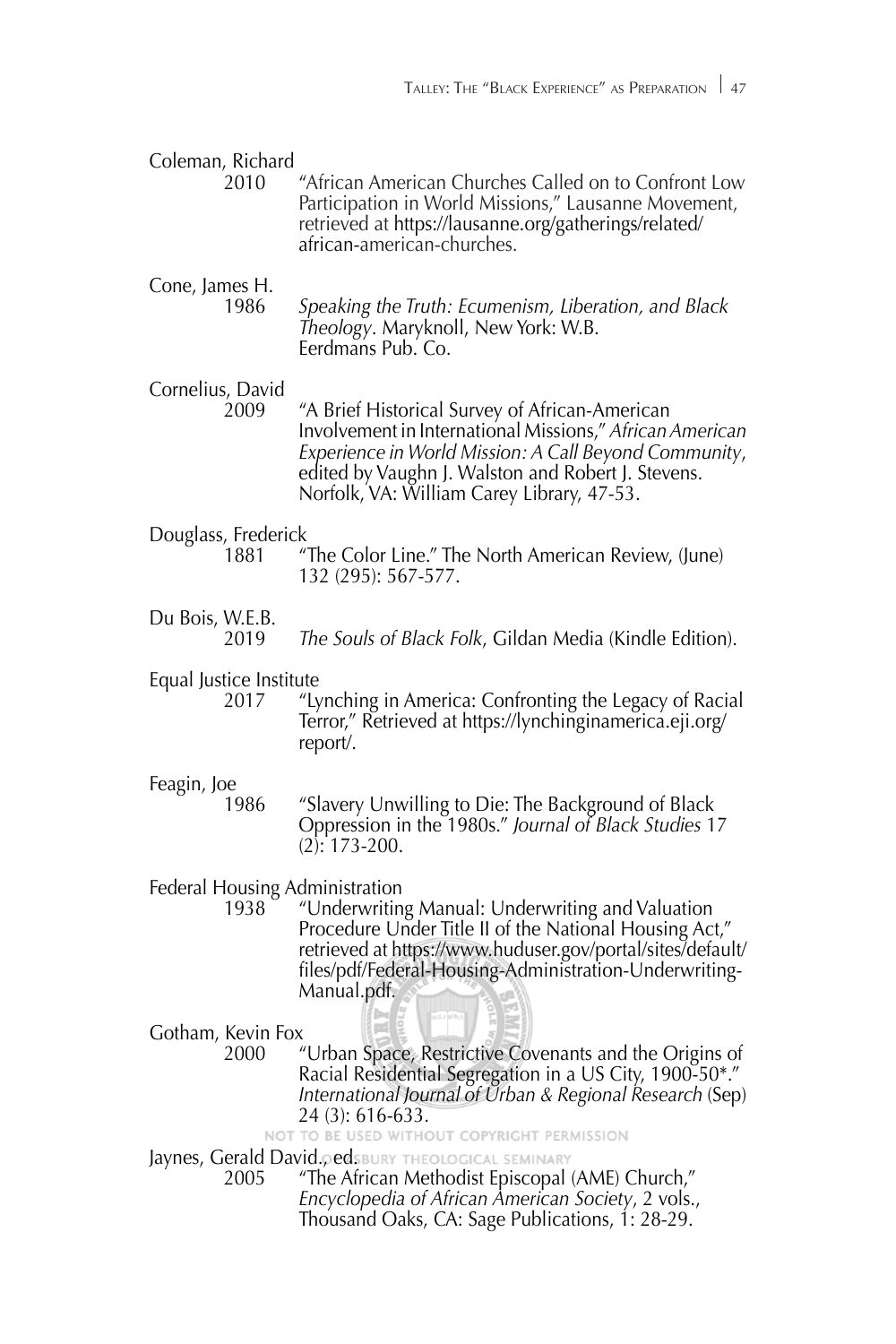Johnson, Leonidas A.

Lederleitner, Mary T.

- 2010 *Cross-Cultural Partnerships: Navigating the Complexities of Money and Mission*. Downers Grove, IL: InterVarsity Press.
- Library of Congress
	- 1776 "Declaration of Independence," retrieved at https://www.loc.gov/exhibits/jefferson/jeffdec.html.
- Lincoln, C. Eric, and Lawrence H. Mamiya
	- 1990 *The Black Church in the African American Experience*. Durham, NC: Duke University Press Books.
- Littlefield, Marci Bounds
	- 2005 "The Black Church and Community Development and Self-Help: The Next Phase of Social Equality." *Western Journal of Black Studies* (Winter) 29 (4): 687–693.
- McIntosh, Kriston, Emily Moss, Ryan Nunn, and Jay Shambaugh 2020 "Examining the Black-white Wealth Gap," Brookings Institute (blog), retrieved at https://www.brookings.edu/ blog/up-front/2020/02/27/examining-the-black-white wealth-gap/.
- Messer, Chris M., Thomas E. Shriver, and Alison E. Adams
	- 2018 "The Destruction of Black Wall Street: Tulsa's 1921 Riot and the Eradication of Accumulated Wealth." *American Journal of Economics & Sociology* (May-Sep) 77 (3/4): 789–819.
- Myers, Bryant L.
	- Walking with the Poor: Principles and Practices of<br>Transformational Development. Maryknoll, NY: Orbis<br>Books.
- National Archives

### .0 G 7

"The Homestead Act of 1862," retrieved at https://www.archives. gov/education/lessons/homestead-act.

National Education Association

"Racial Justice in Education," retrieved at https://neaedjustice.org/ wpcontent/uploads/2018/11/Racial-Justice-in- **Education.pdf.**<br>NOT TO BE USED WITHOUT COPYRIGHT PERMISSION

Pelt, Leslie

OF ASBURY THEOLOGICAL SEMINARY 2009 "Wanted: Black Missionaries, But How?" *African American Experience in World Mission: A Call Beyond* 

<sup>2006</sup> *The African American Church: Waking Up to God's Missionary Call*. Pasadena, CA: William Carey Library.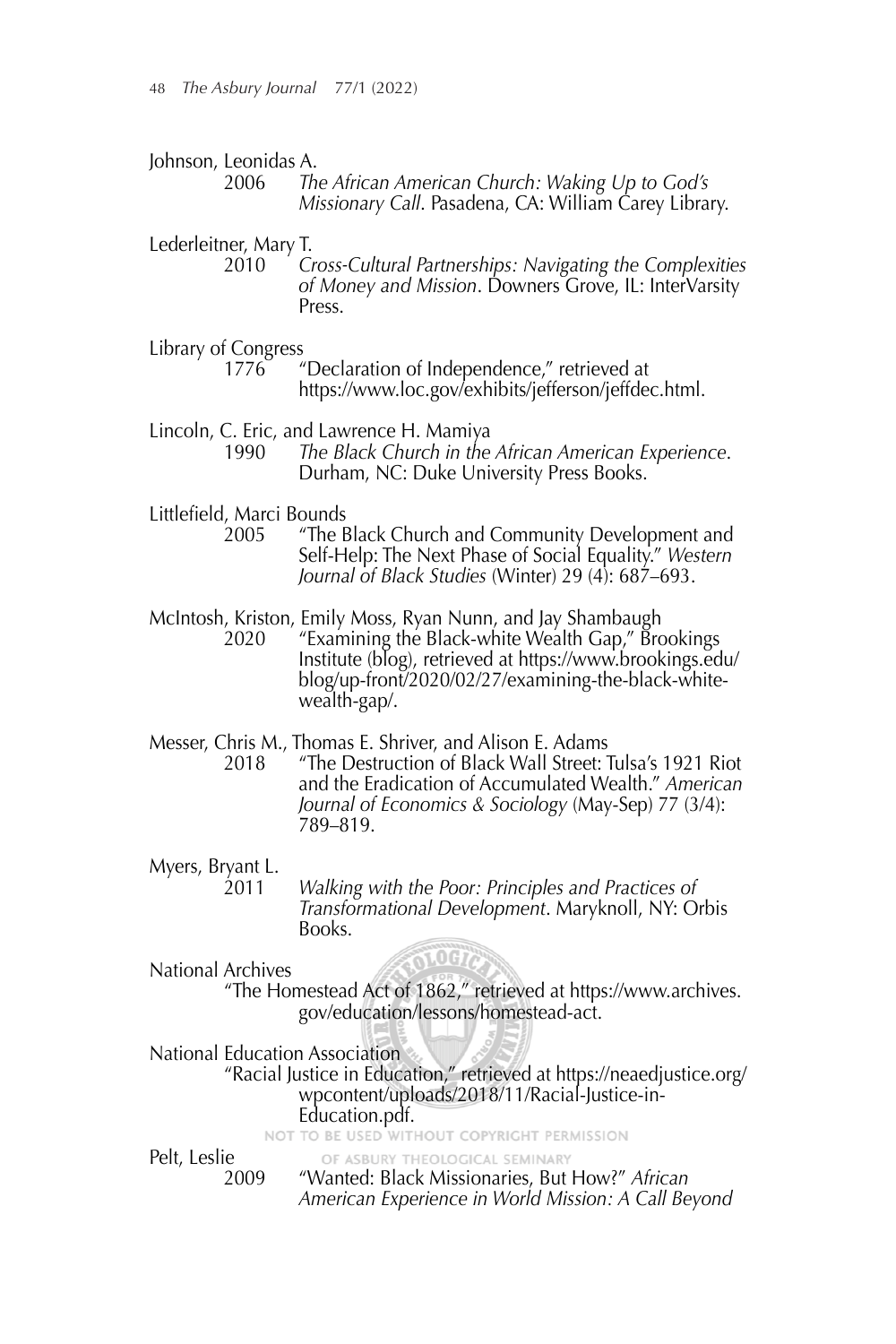*Community*, edited by Vaughn J. Walston and Robert J. Stevens, Norfolk, VA: William Carey Library, 79-84.

# Priest, Robert and Alvaro Nieves<br>2007 This Side of He

2007 *This Side of Heaven: Race, Ethnicity, and Christian Faith*. Oxford, UK: Oxford University Press.

## Raboteau, Albert J.<br>2004

*Slave Religion: The "Invisible Institution" in the Antebellum South*. Oxford, UK: Oxford University Press.

## Root, Brian<br>2019

2019 "Policing, Poverty, and Racial Inequality in Tulsa, Oklahoma," Human Rights Watch, retrieved at https:// www.hrw.org/video-photos/interactive/2019/09/11/ policing-poverty-and-racial-inequality-tulsa-oklahoma.

- Sutherland, James W.
	- 2004 "Time for African American Missionaries." *Evangelical Missions Quarterly* (October) 40 (4): 500–511.

#### The Greater Allen Cathedral of New York

"Our Mission," retrieved at https://allencathedral.org/our-mission/.

Thumma, Scott, and Dave Travis<br>2007 Beyond Megachurch Myths: What We Can Learn from <sup>2007</sup>*Beyond Megachurch Myths: What We Can Learn from America's Largest Churches*. San Francisco, CA: Jossey- Bass.

#### TMS Global

"Thrive," retrieved at https://www.tms-global.org/partners-and projects/details/tms-thrive.

Tucker-Worgs, Tamelyn<br>2001 "Get

"Get on Board, Little Children, There's Room for Many More: The Black Megachurch Phenomenon." *The Journal of the Interdenominational Theological Center* 29 (1–2): 177-203.

United States Census Bureau<br>
"1860 Census: Population of the United States," retrieved at https://www.census.gov/library/publications/1864/ dec/1860a.html.

#### Wallach, Jennifer

2005 "Black Codes." *Encyclopedia of African American Society*, edited by Gerald D. Jaynes. 2 vols. Thousand NOT Oaks, CA: Sage Publications, 1:113-114. OF ASBURY THEOLOGICAL SEMINARY

Williams, Delores S.<br>1993 - 1993

*Sisters in the Wilderness: The Challenge of Womanist God-Talk*. Maryknoll, NY: Orbis Books.